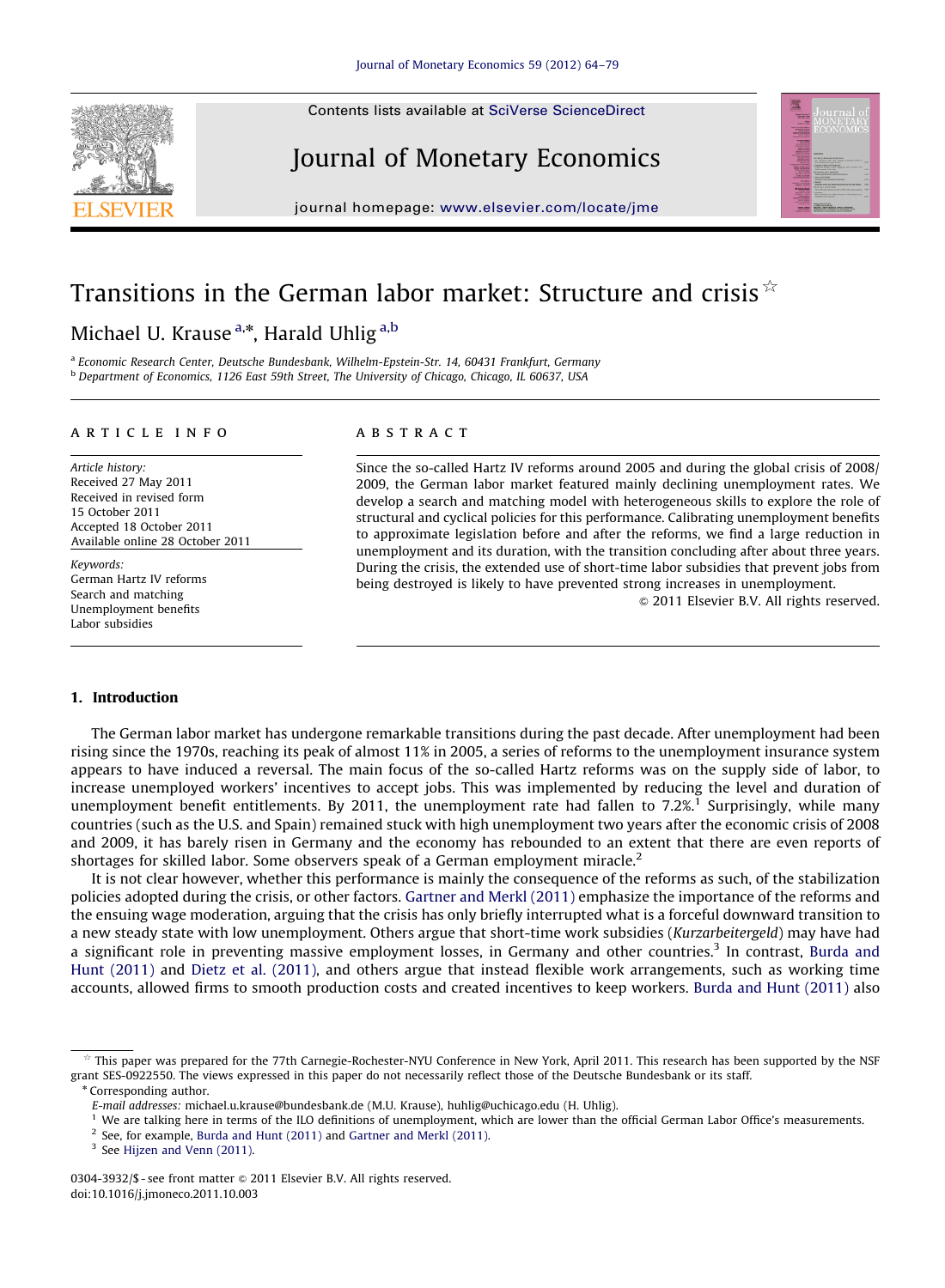stress that pessimistic expectations led to a hiring backlog in the pre-crisis boom, and thus subdued firing in the crisis. All of the arguments thus far are largely based on empirical analyses and small illustrative models.

This paper develops a quantitative labor market model to offer a structural perspective on the performance of the German labor market before and during the crisis. Our model is close to those by [Ljungqvist and Sargent \(2007\)](#page-15-0) and [Den](#page-15-0) [Haan et al. \(2005\),](#page-15-0) featuring skill heterogeneity of workers along with search and matching frictions as familiar from [Mortensen and Pissarides \(1994\),](#page-15-0) and endogenous job acceptance and separation rates. To this we add a more detailed description of an unemployment insurance system, with layers of benefits and welfare payments as present before and after the German Hartz reforms. Workers accumulate skills on the job and lose skills when unemployed. It is the interaction of skill loss during unemployment and generous unemployment benefits that depend on previous earnings which generates the higher unemployment rate before the reforms. This is our framework of choice because it allows a unified explanation of the evolution of European and U.S. unemployment since the 1960s, as shown by [Ljungqvist and](#page-15-0) [Sargent \(1998](#page-15-0), [2008\).](#page-15-0) To generate rising unemployment, the standard search and matching model without skill heterogeneity would require counterfactual increases in unemployment benefits and other institutions which historically have undergone only relatively little change.<sup>4</sup>

In the first part of the analysis, we calibrate the model to characterize the German labor market before the reforms, and then simulate the transition after the so-called Hartz IV reform stage in 2005. For our baseline calibration, we find that the reduction of the duration of unemployment benefits, essentially brought about by the removal of the long-lasting earnings-dependent unemployment assistance, accounts for an about 2.8% point reduction in the unemployment rate. Labor market tightness and job acceptance rates both increase, leading to a drop in the fraction of low-skilled workers with high benefits. The number of long-term unemployed workers drops, but since the reforms removed the earningsdependent unemployment assistance which was only slightly lower than the unemployment insurance benefits, a much larger fraction of those workers is now on welfare. Output is higher not only due to the higher employment rate, but also because workers find jobs faster and jobs last longer. Both factors lead to an overall improvement in the quality of the workforce. Further reductions in the unemployment rate may have been generated by other aspect of the reforms. For example, the earlier stages (Hartz II and III) aimed at improving job matching. Guided by findings of [Fahr and Sunde](#page-15-0) [\(2009\)](#page-15-0), increasing the match efficiency parameter in the model by 10% yields an additional reduction of more than 0.6% in the unemployment rate.<sup>5</sup>

Most of the transition to the post-reform steady state takes place within the first three years. That is, by 2008, the adjustment would have largely concluded. Returning to the argument by [Gartner and Merkl \(2011\),](#page-15-0) the 2009 drop in output would then have hit an economy already in the new steady state, so that the employment adjustment to the crisis should have followed normal cyclical patterns. But even if the transition had been still ongoing during the crisis, there is a second issue pertaining to the level of the post-reform steady state. Suppose the steady-state unemployment rate in 2005 was at the 10.8% predicted by the model. Then with an overall reduction of 2.8% points induced by the reforms, apart from match efficiency gains, the new natural rate of unemployment would still be above the roughly 7.4% during the crisis. Only if the natural rate were much lower could the reforms have potentially have mattered for the performance during the crisis. Whether this may actually have been the case requires simultaneous analysis of aggregate shocks and transitions.

We calculate how the model economy responds to an intertemporal preference (or discount factor) shock. The discount factor shock can be regarded as a proxy to financial market turmoil as it affects the interest rate, and thus the long-run incentives to invest in new jobs, and thereby as a simple stand-in for the driver of the 2008/2009 recession. Even fairly small changes in the discount factor induce large changes in unemployment. This is a potential candidate for the large drop in employment in the U.S. and several European economies, but would not help understand the evolution of the German labor market, where unemployment barely changed, unless other factors played a role, such as policy. We focus on shorttime work subsidies in particular<sup>6</sup>: in times of exceptionally reduced product demand, firms can apply for such subsidies, inducing the government to finance part of the proportional shortfall in wages that workers would suffer, while allowing firms to cut costs. During the crisis, the German government also increased the maximum duration of the subsidies. We model such subsidies as a transfer payment to those job-worker matches that would otherwise separate after an aggregate shock. To generate the observed drop in German output during the recession while at the same time leaving unemployment roughly constant requires large movements in output-per-worker. On the other hand, a discount factor shock of a size sufficient to force unemployment up by as much as in other European G7 countries, i.e., about 2–2.5% points, can be offset by a relatively moderate subsidy.

The paper is related to a quickly developing literature. The approach followed in our paper is most closely related to the contributions of [Ljungqvist and Sargent \(2004](#page-15-0), [2007\)](#page-15-0) and [Nie \(2010\)](#page-15-0). In a series of papers, Ljungqvist and Sargent develop

<sup>4</sup> See [Costain and Reiter \(2008\)](#page-15-0) and [Pissarides \(2009\).](#page-15-0) The key element originally introduced by [Ljungqvist and Sargent \(1998\)](#page-15-0) is an increase in the degree of skill obsolescence after workers' job loss, which they term ''turbulence''. In their model, an increase in turbulence increases unemployment in a European-style welfare state because formerly high-skilled workers maintain high earnings-dependent benefits after job loss, muting job search incentives. Our analysis is thus complementary to theirs in that we analyse changes in labor market institutions while instead leaving the dynamics of skill loss unchanged.

<sup>&</sup>lt;sup>5</sup> [Fahr and Sunde \(2009\)](#page-15-0) were the first to present evidence on job matching after the reforms. The relevant reforms were actually conducted in 2002 and 2003, prior to the observed reduction in unemployment.

 $6$  See [Cahuc and Carcillo \(2011\)](#page-15-0) and [OECD \(2010\)](#page-15-0) for a survey and assessment of short-time work subsidies.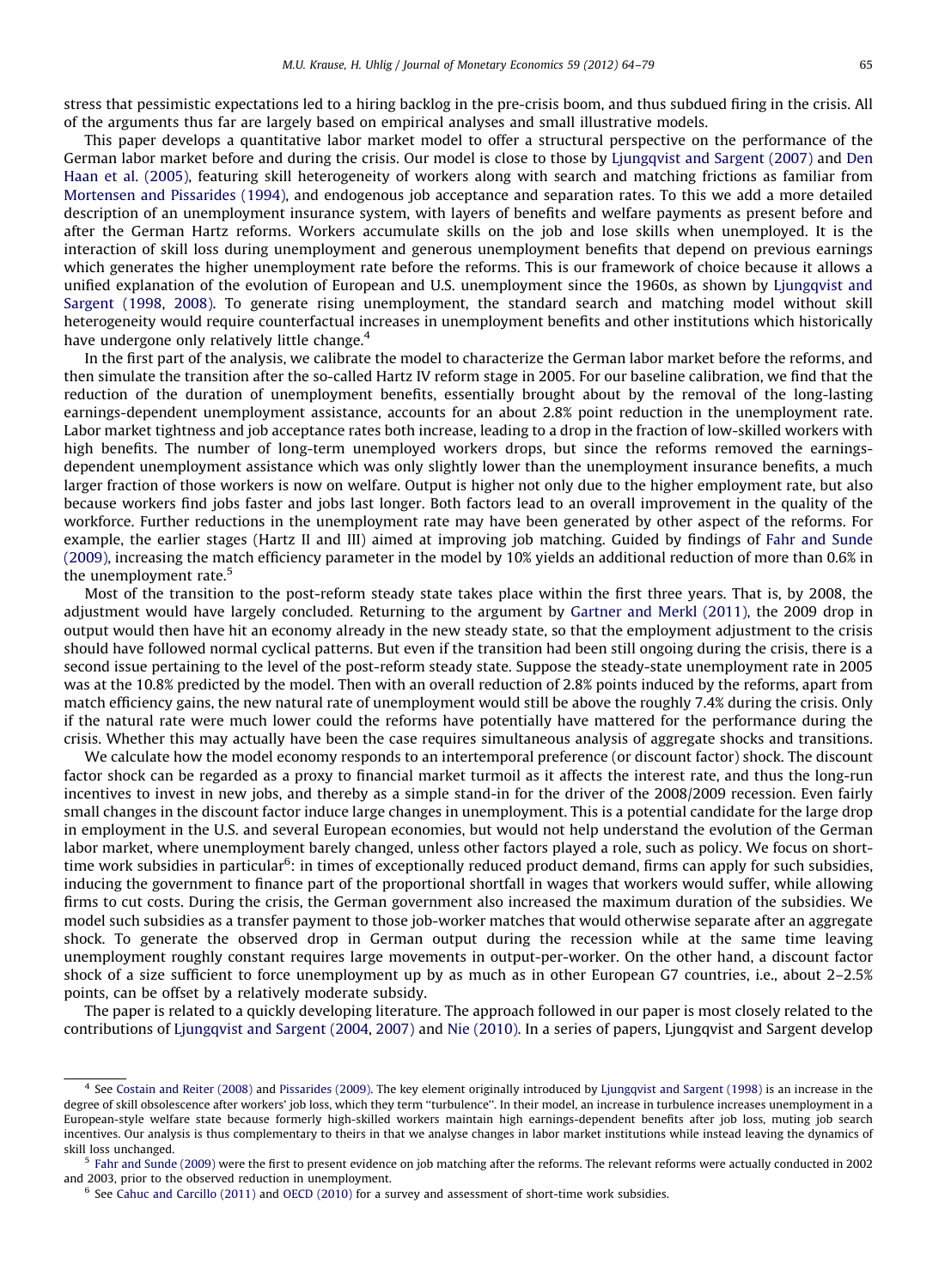<span id="page-2-0"></span>

Fig. 1. G7 unemployment rates, 1995–2010 (source: IMF).

models that explain the rising European unemployment as an outcome of increased skill obsolescence upon job loss, which they call 'turbulence'. In contrast, the U.S. labor market, which has low unemployment benefits of short duration, is argued to be able to respond flexibly to higher turbulence. In their 2007 paper, the authors have shown the robustness of their results to the inclusion of matching frictions and firing costs. [Nie \(2010\)](#page-15-0) uses a similar model to focus on the German labor market reforms and their effects on the incentives to accumulate human capital through training. The only other analysis of the German Hartz IV labor market reforms in a heterogeneous agent model is by [Krebs and Scheffel \(2011\)](#page-15-0), calculating an unemployment rate decrease of 1.1% points. The authors depart from the risk neutrality assumption that we entertain and focus on the savings decision of workers and welfare implications. An interesting application of dynamic simulations as in our paper is found in [Nakajima \(2011\)](#page-15-0), who analyses the extension of unemployment benefits during the crisis in the U.S. He focuses on the details of the duration of the extensions and different points in time, and finds an overall additional impact on the U.S. unemployment rate of 1.6%.

The paper proceeds from here as follows. In the next section, we give some institutional background on the German labor market and its reform as well as discuss short-time labor subsidies used extensively during the crisis. In [Section 3](#page-4-0) we set up the model. We describe our calibration and simulation strategy in [Section 4.](#page-6-0) In [Section 5](#page-8-0) we present the analysis. First, we compare the quantitative steady state outcomes pre- and post-reform. We then show the transitional dynamics of the unemployment rates. Finally, we subject the model economy to a discount shock during that transition, and discuss the impact of short-term labor subsidies. [Section 6](#page-13-0) concludes.

#### 2. Background

Since the 1970s, the German labor market experienced an increase in unemployment from about 4% to above 10% in 2005. In particular, since 1995, unemployment fell below 8% only at the height of the so-called dotcom bubble. Fig. 1 shows the evolution of the German unemployment rate since 1995, along with that of major developed countries. Since 2005 however, the unemployment rate has fallen persistently until the 2008/2009 global economic crisis. Surprisingly, while the crisis has led to increases in unemployment in all G7 countries, in Germany it has only taken a temporary dent, and appears to continue on a downward trend. This is in particularly stark contrast with the experience in the U.S. and U.K. Note however that output in Germany fell by similar magnitudes as in other countries.<sup>7</sup>

The very peak of the German unemployment rate in 2005 coincides with the period of the introduction of major parts of the Hartz reforms. These labor market reforms were actually enacted in a sequence of steps from 2002, until on January 1, 2006, the final step, Hartz IV, was implemented to change the benefit system. The first steps were largely concerned with reforming the Federal Employment Agency, as well as developing better tools for improving search and retraining, and

 $<sup>7</sup>$  See, e.g., [Burda and Hunt \(2011\).](#page-15-0)</sup>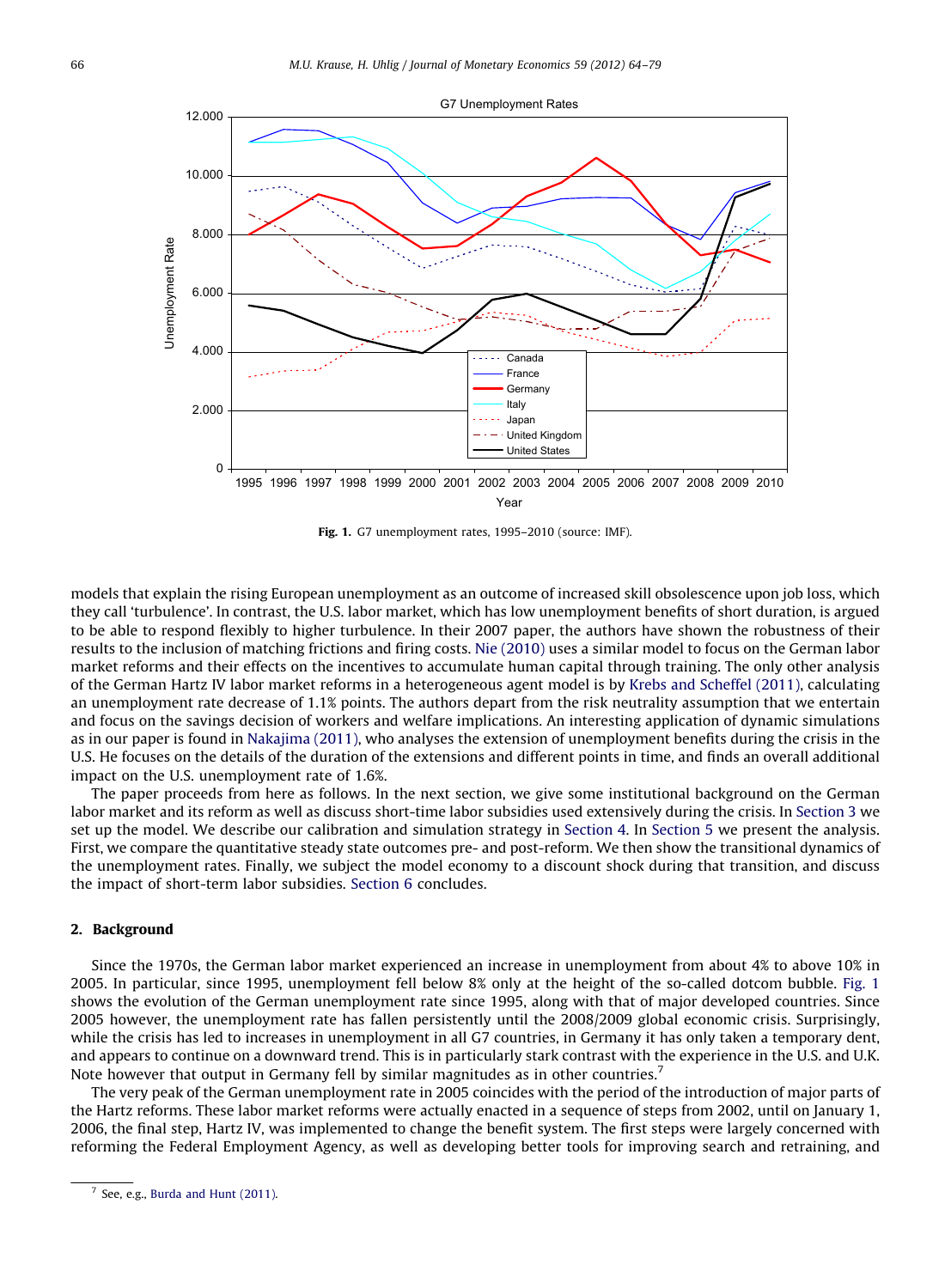measures to foster self-employment.<sup>8</sup> The final step was key, as it reduced in the duration of the entitlements to earningsdependent unemployment insurance.

Before Hartz IV, the German unemployment benefit system consisted of three layers: unemployment 'insurance', unemployment 'assistance', and supplementary social assistance (or welfare). Unemployment insurance benefits were (and are) part of the compulsory social security system, and are thus financed through a tax on labor, paid in half by employees and employers. The incomes support from that system typically lasted 52 weeks.

The second component, unemployment assistance, was the most distinct feature of the German system, and has been entirely removed with the reforms. Its 'assistance' payments were based on previous net earnings, albeit at a slightly lower percentage than unemployment benefits, and after means testing, but the duration was essentially indefinite. Particularly workers with relatively high earnings before unemployment, but low or depreciated marketable skills, had little incentive to search for jobs and were thus likely to stay long in unemployment assistance. Many of these workers eventually entered early retirement without ever having participated in the labor market again.

Social assistance was also means-tested and paid an indefinite amount of time, but it did not depend on previous employment or earnings. It was mainly meant for non-employable persons, but unemployed workers could receive supplementary payments from social assistance when their benefit income was below a specified existence minimum. Also the number of children was taken into account and subsidies may have been paid for accommodation.

The key innovation of the Hartz IV reforms was to merge unemployment assistance and social assistance, essentially abolishing the former. The newly defined ''unemployed income II'' (for Arbeitslosengeld II, henceforth ALG II) is a meanstested payment which depends on basic needs, family status, and willingness to work. It thus is much closer to the previous social (welfare) assistance than to unemployment assistance. Refusal to work may lead to cuts in the benefit level, at the discretion of local employment agencies. Notably, a person is employable if he or she is capable of working at least 3 hours a day. It can also be paid to employed persons or those on what is now called ALG I, whose income is below a certain level. The design of ALG I remained largely unchanged from the former unemployment benefits, and is based on previous earnings, but paid for about one year only.<sup>9</sup>

In spite of these – for Germany – rather fundamental changes, the new system carries in it some exceptions that may reduce its effectiveness. For example, a supplementary temporary benefit is paid after transiting into ALG II, for up to two years. This mitigates the incentives to start searching for jobs early during an unemployment spell. Further, in ALG II, additional support is granted for housing and heating, and it depends on the number of dependents.

Several empirical studies focus on the incentive problems in the German unemployment benefit system. [Ochel \(2005\)](#page-15-0) finds that high unemployment benefits result in higher reservation wages and, therefore, adversely affect the transition from unemployment to employment. [Sch](#page-15-0)a[fer \(2003\)](#page-15-0) concludes that the evidence shows that the duration of unemployment benefits is largely responsible for increases in unemployment duration. Correspondingly, [Christensen \(2005\)](#page-15-0) finds that higher reservation wages lead to a higher unemployment duration. According to [OECD \(2006\)](#page-15-0), the German unemployment insurance system still provides disincentives to supply labor. Especially a lower level of support for the low-skilled would increase the transition to employment.

A stunning feature of the evolution of the German labor market during the crisis is the absence of a significant increase in unemployment, as visible in [Fig. 1](#page-2-0). At the same time, output fell in 2009 by 4.7%. Correspondingly, labor productivity sharply declined.<sup>10</sup> Also job openings fell only by a quarter during the crisis and have returned now to pre-crisis levels. This is in stark contrast to the U.S. experience, where unemployment almost doubled, while productivity increased. So the question is: why did many German employers choose to keep most of their workers? A tool used by the German government to stabilize employment is a short-time work subsidy, which allows firms to cut hours worked and reduce monthly wage payments to workers. The government matches part of the gap between the regular monthly pay of its workers, and the reduced pay under short-time work. [Fig. 2](#page-4-0) shows the numbers of workers affected by short-time work allowances, which reached a peak of almost 1.5 million in May 2009.<sup>11</sup>

Before the crisis, the short-time work subsidy was available for up to six months. Essentially, firms are eligible if the reduction in work-time is due to economic circumstances or unavoidable events, and if it is temporary. A minimum requirement is that the reduction in work-time would lead to a loss of at least 10% of monthly earnings, and at least a third of the employees must be affected. In the crisis, there have been successive extensions by ordinance. First, in 2009 and limited to applications to December 31st of that year, the duration of the eligibility was increased to 24 months. At the end of 2009, the duration was set at 18 months for new applications, and finally, for 2011, an extension to 12 months above the standard six months was decided. Under such circumstances, the German Labor Agency pays at least 60% of the gap between normal pay, and the pay under reduced work time. Furthermore, at least part of the social security contributions regularly paid by the employer is reimbursed. From July 2009, 100% of social security contributions were paid to employers.<sup>12</sup>

<sup>9</sup> Workers above 55 years of age have an entitlement to 18 months of ALG I.

 $8$  See [Ebbinghaus and Eichhorst \(2009\)](#page-15-0) and [Eichhorst and Marx \(2011\)](#page-15-0) for a detailed description of German labor market policies.

<sup>10</sup> See [Burda and Hunt \(2011\)](#page-15-0).

 $11$  For more details on short-term labor allowances in Europe during the crisis, see [European Commission \(2010\).](#page-15-0)

<sup>&</sup>lt;sup>12</sup> Please see [Bundesbank \(2010\)](#page-15-0) for more detail.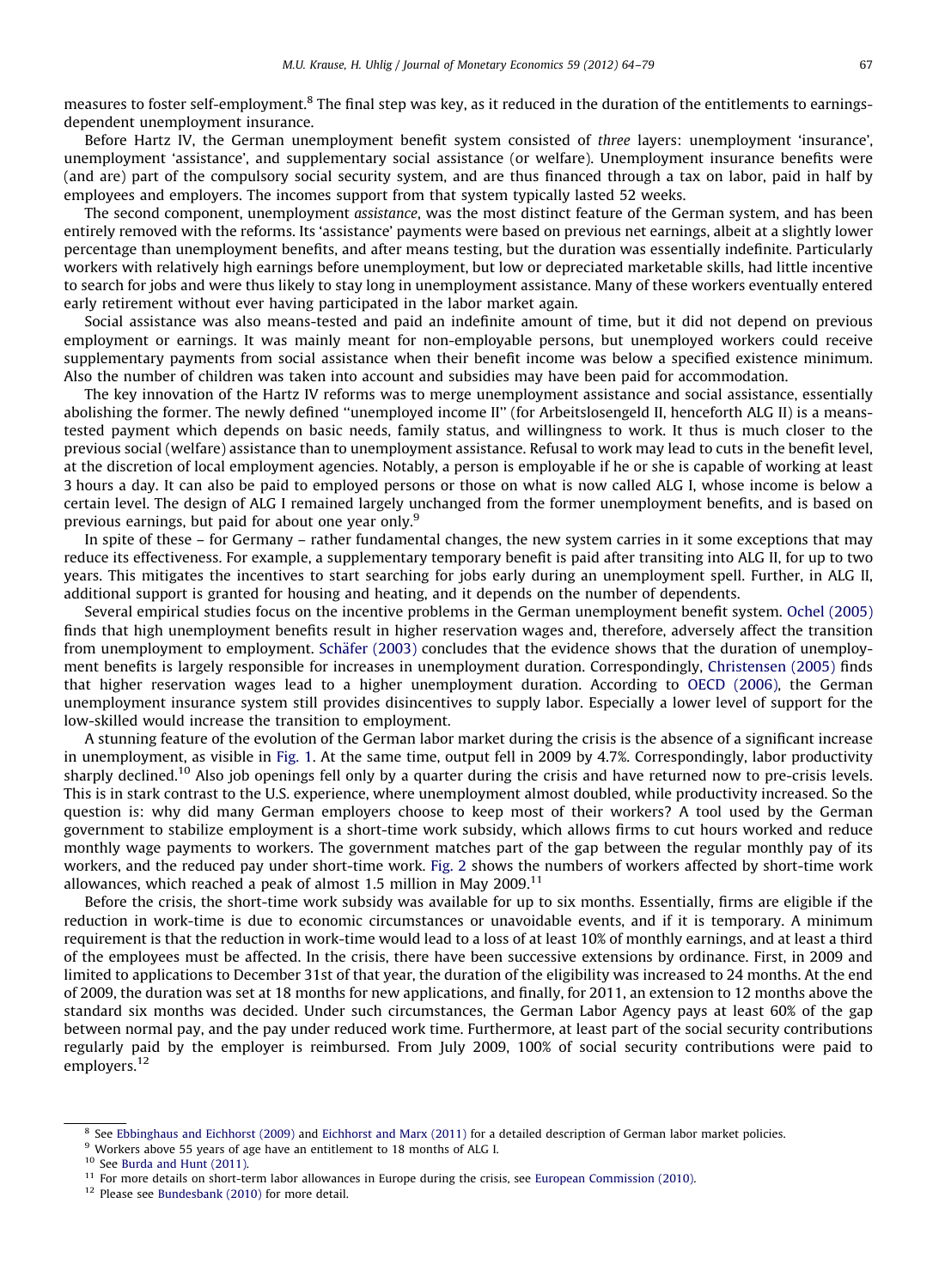<span id="page-4-0"></span>

Fig. 2. Number of workers affected by short-time labor subsidies (source: Bundesagentur für Arbeit).

#### 3. The model

Our model builds on the [Mortensen and Pissarides \(1994\)](#page-15-0) search and matching model with endogenous job destruction, enriched with heterogeneous dynamics of workers' skills, as in [Ljungqvist and Sargent \(2007\)](#page-15-0), and a more detailed institutional structure of the labor market. Unemployed workers search for jobs, while vacant jobs search for workers.<sup>13</sup> In this framework, the familiar matching function generates contacts between workers and firms, but matches are formed only if an idiosyncratic productivity draw for the job exceeds an optimal threshold. A match continues until it separates exogenously or after either a new productivity draw or an improved outside option of a worker makes separation a mutually agreed outcome. On the job, a worker's skill may improve over time and potential entitlements to unemployment benefits may change, based on labor market experience. During unemployment, skills and benefits may decrease over time. Wages are determined by sharing the surpluses of worker and job over their respective outside options. A government taxes firms' revenue to finance its budget which includes the costs of the unemployment insurance system. Now we turn to the formal details.

### 3.1. Workers

Time is discrete and the workforce is of measure one. At each point in time, risk-neutral workers have a level of general human capital, or skill, indexed by quality  $i = 1, \ldots, I$ , with  $i = 1$  being the highest quality. Employed workers with  $i > 1$ receive stochastically arriving skill upgrades (representing, for example, learning-by-doing), which arrive at a constant Poisson rate. When unemployed, workers with skill higher than the minimum skill may suffer a loss in skill, which also follow a Poisson process.

Workers without jobs receive unemployment benefits of one of several possible levels  $b_i$ , indexed  $j = 1, \ldots, I$ . The unemployment benefit of a worker separated from his or her job depends on the entitlement built up during employment, which in turn depends on the skill level of the worker. This dependence indirectly captures the dependence of the benefits on wages, as the latter also depend on the skill level: the advantage of this more indirect approach is the computational tractability. Unemployed workers experience benefit reductions that arrive over time according to a Poisson rate.

#### 3.2. Firms and jobs

There are a large number of potential firms with a single job that are free to enter the matching market at a cost  $V_f$ . A job-worker pair produces total output  $y = az$  where a is an aggregate productivity or revenue measure and z is a matchspecific, idiosyncratic, productivity drawn from a skill-specific distribution  $z \sim v_i(dz)$ . New draws for z arrive with probability  $\gamma^s$ , which thus governs the persistence of idiosyncratic productivity. Draws from  $v_i(dz)$  are taken for both new contacts between workers and jobs and for existing matches, and a critical threshold for z exists below which a match is either not consummated in the first place or an existing match is destroyed. Since the thresholds depend on the skill level

<sup>&</sup>lt;sup>13</sup> Jobs can be treated as one-worker firms, due to a constant-returns assumption for production.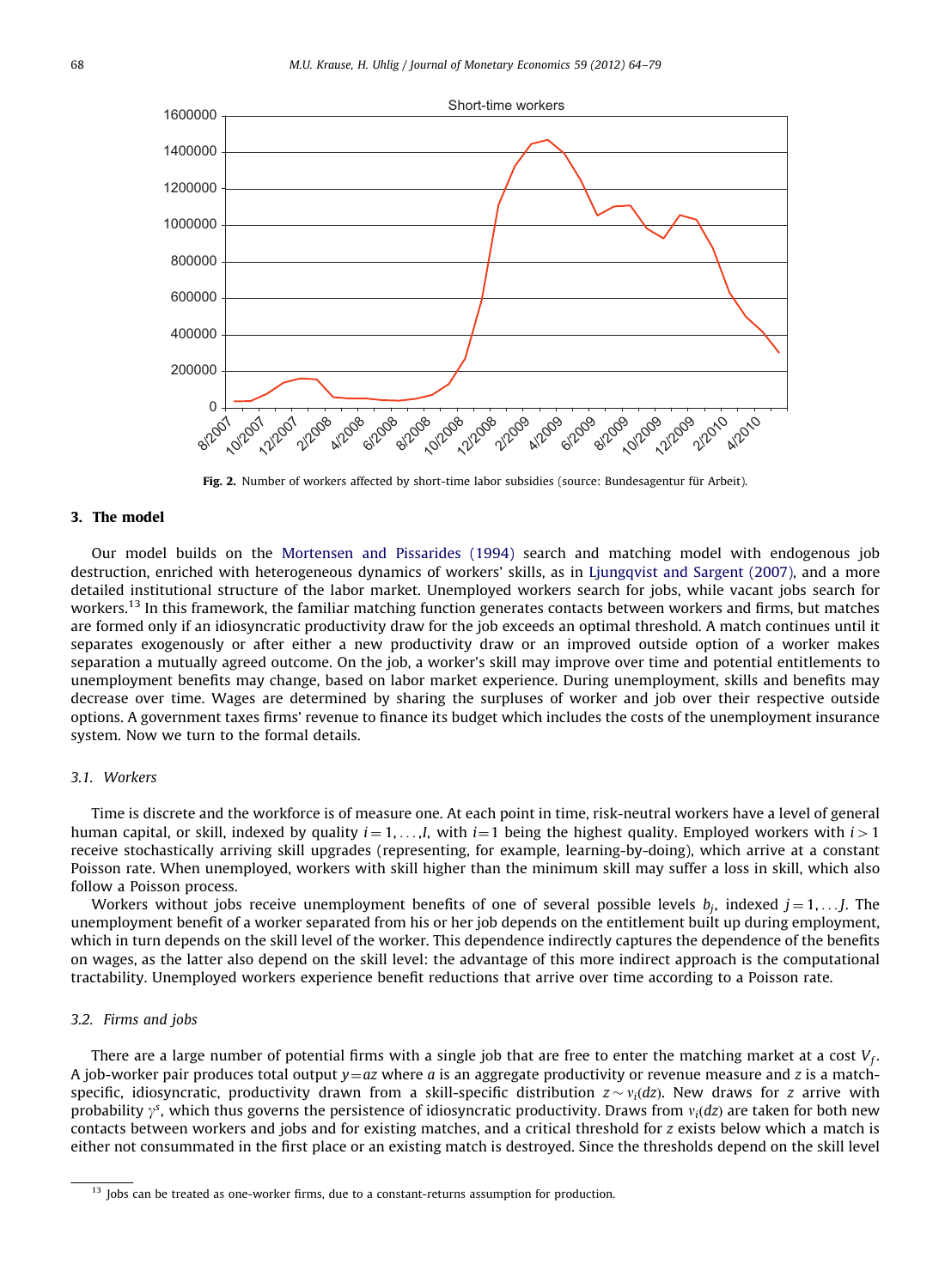and benefit entitlement were the worker unemployed, endogenous separations may take place either after a new productivity draw or if an increase in benefit entitlement makes continuation of the match inefficient.14

Worker and firm bargain over the surplus of the match, with a share  $\pi$  going to the worker and the share  $(1-\pi)$  going to the firm. While the worker's fallback option in wage negotiations depends on his benefit entitlement and reemployment probabilities as determined by current skills, the firm's fallback is given by the entry cost  $V_f$ . We assume that workers discount future income with a factor  $\beta$ . Assuming perfect capital markets, firms use the same factor when discounting profits.

#### 3.3. Labor market

Each period, the number of contacts between unemployed workers and vacant jobs is determined by an aggregate matching function,  $m(v,u)$ , where m is the number of contacts that can become matches in the next periods, v is the measure of vacancies, and u is the measure of searching workers, the unemployment rate. The function is constant returns to scale in v and u, so that the contact, or job-finding rate, for workers,  $\lambda^w = m(v, u)/u$ , and the worker-finding rate for vacancies,  $\lambda^f = m(v,u)/v$ , can be expressed as functions of labor market tightness  $\theta = v/u$ .

For jobs, the probability of contacting a worker with a particular skill–benefit mix *i,j* depends on the relative masses of the different unemployed worker types, that is,

$$
\lambda^f(i,j) = \lambda^f \frac{u(i,j)}{u},
$$

where  $u(i,j)$  is the mass of unemployed workers with skill level i, and benefit entitlement j. After contacts are determined, the rate at which productive matches are formed depends on the idiosyncratic productivity draw z for that job. Below a critical threshold, production is not efficient, and firm and worker continue searching.<sup>15</sup>

### 3.4. Government

Output y is taxed at a proportional rate  $\tau$ , so that net output  $(1-\tau)y$  remains to be shared for the parties to a match. The government's expenses for the welfare state are the benefit payments to the various types of unemployed workers. Thus the budget identity is

$$
\chi + \sum_{j} \sum_{i} b_j u(i,j) = \sum_{j} \sum_{i} e(i,j) \int_{Z_{i,j}}^{\overline{z}_{i,j}} \tau a z v_i \, (dz), \tag{1}
$$

recalling that  $y = az$ . Expenditure on unemployment benefits depends on the masses of workers in the different unemployment states,  $u(i,j)$  while the tax revenue depends on aggregate productivity a and the distribution of the productivity levels z for the various types of productive employment relationships  $e(i,j)$ . The expenditure component  $\chi$ represents either a lump-sum transfer to households and/or government purchases. We assume that unemployment benefits  $b_i$  are proportional to the *average* wages earned by workers in the different skill groups. That is, we take average earnings capacity as the determinant of unemployment benefit entitlements.<sup>16</sup> More details are given in Appendix.

#### 3.5. Equilibrium

The decisions of workers and firms are guided by the discounted present values. As described, the decision problems of workers are to accept or quit a job, contingent on her current skill level *i*, the current unemployment benefit entitlement *j*, and the current job-specific productivity z. Firms choices are to enter the matching market and to decide whether to accept a new match or to separate from a worker. The surplus from a job producing  $y = az$  and to be shared between the worker and the firm is given by

$$
S(i,j,y) = (1-\tau)y + G(i,j,y) - V_f - V(i,j),
$$

where  $(1-\tau)y+G(i,j,y)$  is the sum of the flow product net (of taxes) and the present value of the job, and  $-V_f-V(i,j)$  is the sum of the outside options of the firm and worker, respectively.  $G(i,j,y)$  is the continuation value of the match and  $V(i,j)$  is the present value of unemployment to the worker.

<sup>&</sup>lt;sup>14</sup> Separations potentially occurring after new productivity draws is the familiar mechanism in [Mortensen and Pissarides \(1994\)](#page-15-0) that generates endogenous job destruction rates. The feature that productivities are drawn also after first contact between worker and firms adds the notion of stochastic job match quality as in [Pissarides \(2000, Chapter 6\).](#page-15-0) In the original Mortensen–Pissarides model, new jobs are always created at the highest productivity possible.

<sup>&</sup>lt;sup>15</sup> Note that search is not directed but random, that is, firms cannot target vacancies at a particular type of worker. Instead, they post vacancies on the basis of the expected skills and entitlements of the workers they may contact. [Ljungqvist and Sargent \(2007\)](#page-15-0) explore the implications of assuming multiple matching functions for the different skill–benefit types.

<sup>&</sup>lt;sup>16</sup> To be exact, one would have to take account of a worker's earnings of a certain number of previous periods as the basis for benefit entitlements, as mandated by legislation. Doing so would vastly expand the state space and thus the computational burden, without too much additional insight. [Ljungqvist and Sargent \(2007\)](#page-15-0) and [Den Haan et al. \(2005\)](#page-15-0) follow the same strategy.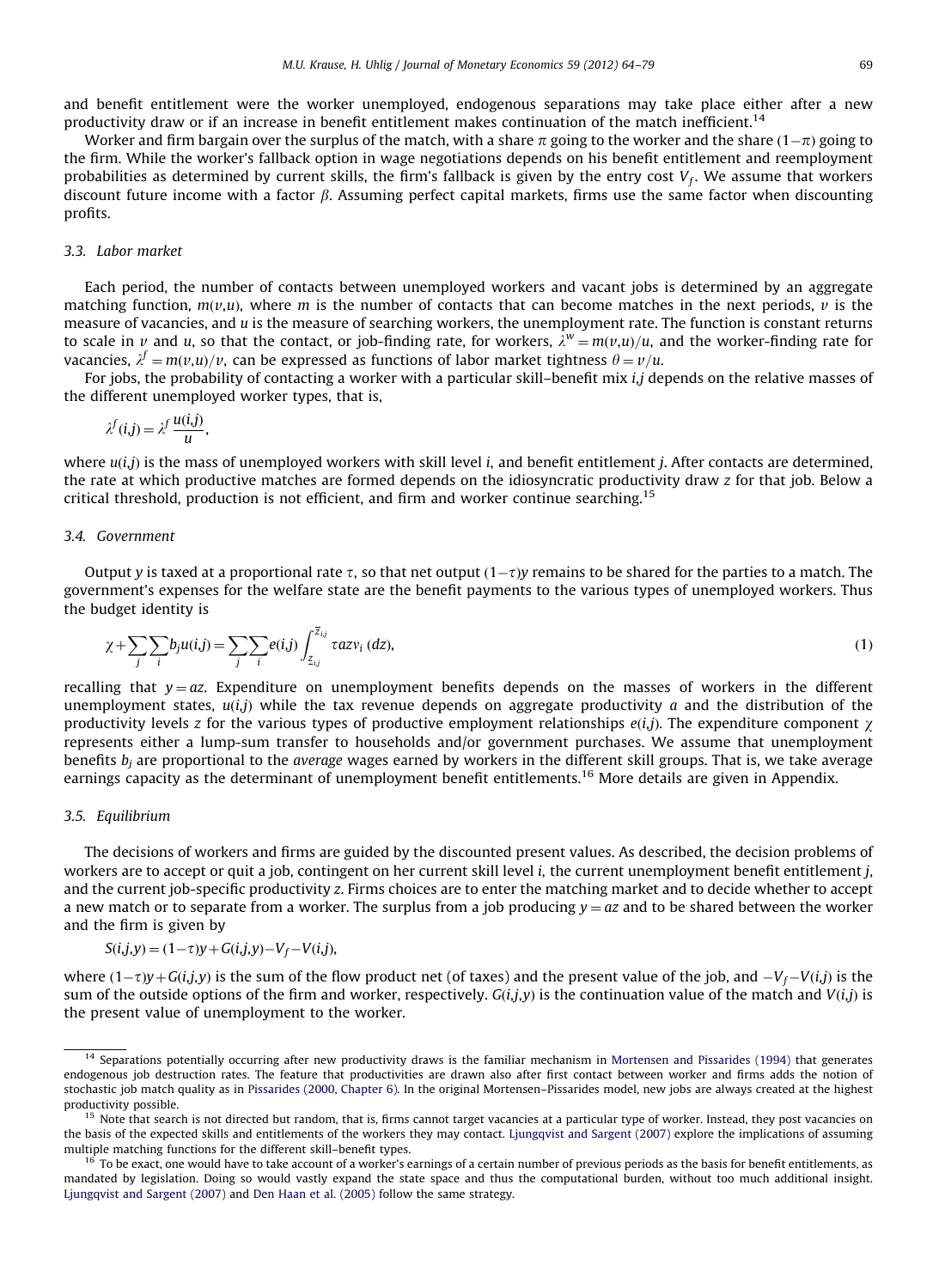<span id="page-6-0"></span>The continuation value G of the match depends on changes in the exogenous and endogenous states that occur from one period to the next, and, indicating future values with primes, ', is given by

$$
G(i,j,y) = \beta \left[ \sum_{i',j'} Q(i',j',1;i,j) \max \{ S(i',j',y),0\} + \sum_{i',j'} Q(i',j',2;i,j) \int_{z \geq \frac{Z}{2} \setminus j'} S(i',j',az) v_{i'} \ (dz) + \sum_{i',j',n'} Q(i',j',n';i,j) (V_f + V(i',j')) \right],
$$

where the  $Q'$ s are the transition probabilities between different skill and benefit states, defined as follows. There are three cases  $n' = 1, 2, 3$  in the next period. The first term on the right hand side is the expected present value of the match for unchanged z, which is the first case  $n' = 1$ . That is, no new draw for the idiosyncratic productivity has arrived. However, states *i* and *j* may have changed, possibly leading to a negative surplus, and consequently a separation, so that only the outside options would be earned. The second term denotes the expected present value of the match for the case  $n' = 2$ , in which idiosyncratic productivity in fact has changed. The expectation over the draws of  $z$  is taken, conditional on the match not separating endogenously. This is the case when

$$
z \ge \underline{z}_{i,j} = \min \{ z \mid S(i,j,y) > 0 \}. \tag{2}
$$

The third case  $n' = 3$  is exogenous separation. Finally, the third term reflects the values of the outside options. This is part of the continuation value for any  $n' = 1, 2, 3$ .

The present value of unemployment to the worker is

$$
V(i,j) = b_j + \beta \sum_{i',j'} P(i',j';i,j) \left( \lambda^w \pi \int_{z \geq \underline{z}_{i',j'}} S(i',j',az) v_{i'}(dz) + V(i',j') \right). \tag{3}
$$

With probability  $\lambda^w$ , the worker is matched to a new job, and, conditional on  $i'$  , and  $z\ge z_{i'j'}$ , earns a share  $\pi$  of the surplus in addition to her outside option. If not matched, with probability (1– $\lambda^w$ ), the worker earns only the outside option V( $i'j'$ ).

#### 3.6. Wages and firm entry

Given our surplus sharing rule, the contract can be implemented with a wage corresponding to the flow of the match value accruing to the worker. This wage  $w(i, j, y)$  is given by

$$
w(i,j,y) + G^{W}(i,j,y) - V(i,j) = \pi S(i,j,y),
$$

where

$$
G^{W}(i,j,y) = \pi [G(i,j,y) - \beta V_f] + (1-\pi)\beta \sum_{i',j',n'} Q(i',j',n';i,j)V(i',j')
$$

is the (gross) continuation value for a worker on a job characterized by  $i$ ,  $j$ , and  $z$ . This value is a weighted average of the worker's share of the job's net value plus the worker's outside option.

In equilibrium, the fallback option of firms,  $V_f$ , must equal the cost of creating jobs. New jobs enter the market whenever the benefit of posting a vacancy exceeds its cost,  $V_f$ . Thus<sup>17</sup>

$$
V_f = \sum_{i,j} \lambda^f(i,j)(1-\pi)\beta \int_{z_{ij}}^{\infty} S(i,j,y) v_i(dz) + \beta V_f.
$$

#### 4. Calibration and solution

Since the model does not have an analytical solution it must be solved numerically. First, we discuss here the calibration, and then explain the solution and simulation methods.

#### 4.1. Calibration

An overview of our parameterization is in [Table 1](#page-7-0). Sources that guide our choices of values are the benefit rules from German legislation before and after the reforms, facts on labor market flows, and parameters used in related work. We draw on specifications in [Ljungqvist and Sargent \(2004\),](#page-15-0) [Den Haan et al. \(2005\)](#page-15-0) and [Nie \(2010\)](#page-15-0), who estimated with German data the process that governs the accumulation and decumulation of skills.

The model period is set to be quarters of a year, with a discount factor  $\beta = 0.99$ , corresponding to an annual interest rate of about 4%. We allow for three skill levels: high and robust  $(i=1)$ , high and fragile  $(i = 2)$  as well as low  $(i = 3)$ . The match specific productivities z are uniformly distributed  $z \in [z(i),\overline{z}(i)]$ : for low skilled workers, z is drawn from [0.5,1.5], while they are drawn from  $[1.5,2.5]$  for both types of high-skilled workers.

<sup>17</sup> See also [Den Haan et al. \(2005, p. 1368\).](#page-15-0)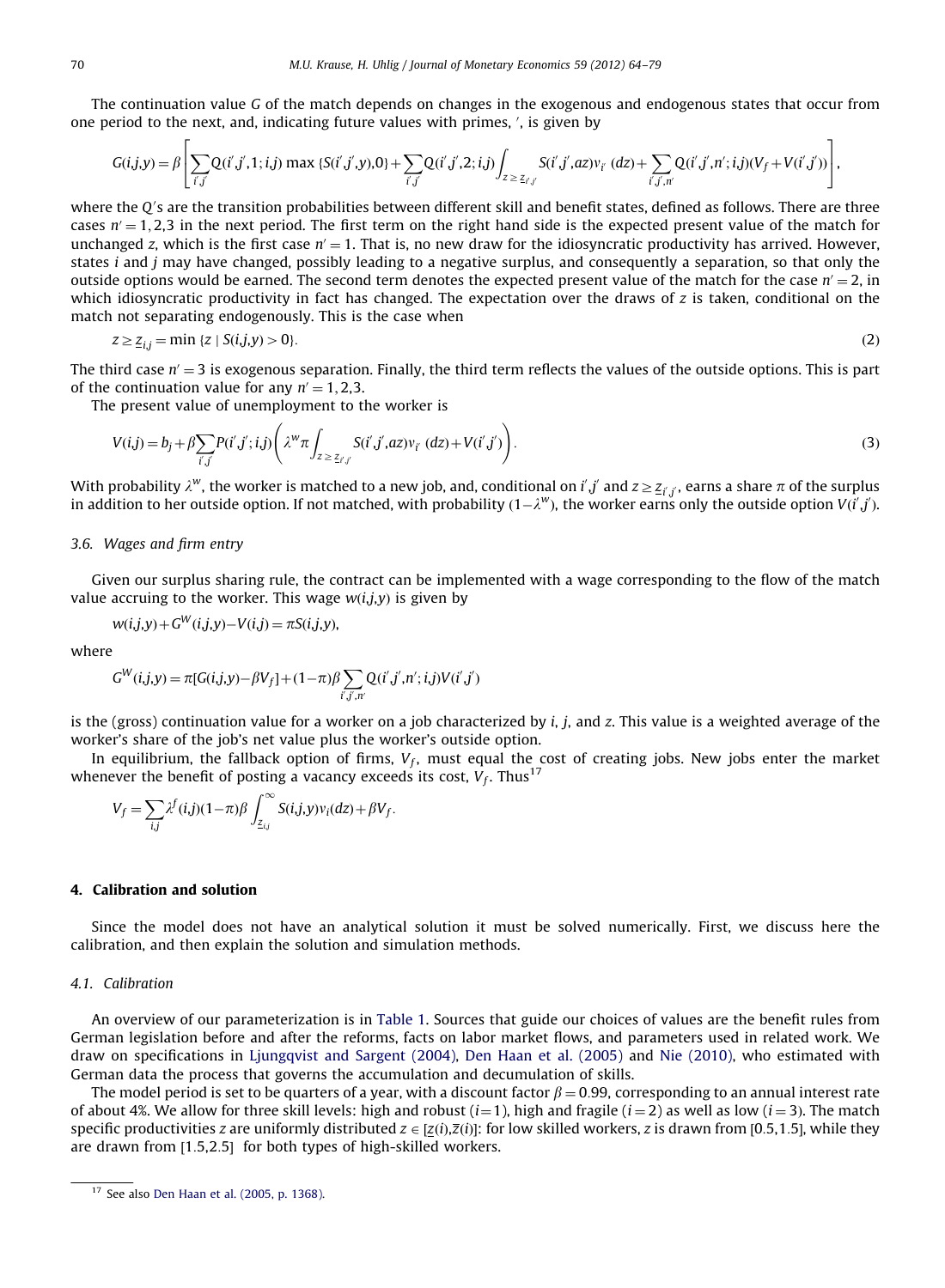<span id="page-7-0"></span>

| н<br>г |  |
|--------|--|
|--------|--|

Calibrated parameters.

| Parameter                                                                | Pre-reform (baseline)      | Post-reform if change |  |
|--------------------------------------------------------------------------|----------------------------|-----------------------|--|
| Discount factor, $\beta$                                                 | 0.99                       |                       |  |
| Distr. of low skill productivities, uniform                              | $v_3 \sim [0.5, 1.5]$      |                       |  |
| Distr. of high skill productivities, uniform                             | $v_1, v_2 \sim [1.5, 2.5]$ |                       |  |
| Match efficiency, m                                                      | 0.3                        |                       |  |
| Match elasticity, $\mu$                                                  | 0.5                        |                       |  |
| Exogenous separation probability, $\rho_{x}$                             | 0.02                       |                       |  |
| Probability of skill upgrade, $\psi_f$                                   | 0.025                      |                       |  |
| Probability of productivity change, $\gamma_s$                           | 0.075                      |                       |  |
| Probability of skill downgrade, $\gamma_d$                               | 0.25                       |                       |  |
| Turbulence (skill loss upon separation), $\gamma_{x}$                    | 0.5                        |                       |  |
| Entitlements changes during employment                                   |                            |                       |  |
| High skill worker, from low benefit, $\psi_{1h}$                         | 0.25                       | 0.2                   |  |
| Low skill worker, from high benefit, $\psi_{hl}$                         | 0.125                      |                       |  |
| High skill worker, from welfare, $\psi_{ab}$                             | 0.25                       | 0.2                   |  |
| Low skill worker, from welfare, $\psi_{al}$                              | 0.25                       | 0.2                   |  |
| Entitlement changes during unemployment                                  |                            |                       |  |
| Transition $\gamma_1$ from $b_1$ or $b_2$ to $b_3$ or $b_4$ (pre-reform) | 0.2                        | n.a.                  |  |
| Transition $\gamma_a$ from $b_3$ or $b_4$ to $b_a$ (pre-reform)          | 0.025                      | n.a.                  |  |
| Transition $\gamma_a$ from $b_1$ or $b_2$ to $b_a$ (post-reform)         | n.a.                       | 0.25                  |  |
| Policy parameters                                                        |                            |                       |  |
| Tax rate, $\tau$                                                         | 0.3                        |                       |  |
| Replacement rate for high benefits, $\phi_h$                             | 0.6                        | 0.6                   |  |
| Replacement rate for low benefits, $\phi_l$                              | 0.53                       | n.a.                  |  |
| Welfare, relative to low benefit, $\phi_a$                               | 0.8                        | 0.8                   |  |

The difference between robust and fragile high skills will affect the likelihood of a skill loss when unemployed, thereby allowing us to introduce some persistence in the skill process. Transitions take place with the following probabilities. During employment, low skills become fragile high skills with probability  $\psi_f = 0.025$  each quarter. Fragile high skills become robust high skill with probability 1 next period. During unemployment, robust high skills become fragile with probability 1 and fragile high skills become low skills with  $\gamma_d = 0.25$ . Thus, workers with fragile high skills would still be more productive if they found a new job, but they face a higher risk of skill depreciation during unemployment. Were they to find a job soon enough, their skills would immediately turn robustly high again. Finally, we assume that highly skilled workers immediately become low-skill workers with a "turbulence" probability  $\gamma_x = 0.5$ .

New productivities are drawn from  $v_i$ ,  $i = 1, 2, 3$  either when a match between worker and firm is newly formed or during employment with arrival frequency  $\gamma_s = 0.075$ . Thus on average, productivity changes only every three years and three months. This induces persistence in idiosyncratic productivity levels. Exogenous separations take place with probability  $\rho_r = 0.02$  per quarter.

The legislation before the reforms entails two replacement rates: high and low, representing unemployment insurance and unemployment assistance, and a welfare benefit (social assistance), as described in [Section 2.](#page-2-0) The high replacement rate is set to  $\phi_h = 0.6$  and the low rate to  $\phi_l = 0.53$ , which are the replacement rate values for single earners without children.<sup>18</sup> Welfare benefits are assumed to be a fraction  $\phi_a = 0.8$ , or 80%, of the benefits that are received by workers who were low-skill and low-benefit upon job loss.<sup>19</sup> Recall from Section 3.4 that we apply the replacement rates to the wage earned within each skill group. For workers with high benefit entitlement who have just lost their jobs, there are two benefit levels,  $b_1$  and  $b_2$ , depending on skill on the previous job and the replacement rate  $\phi_h$ . Likewise, there are two benefit levels for workers who have just transited into the lower unemployment assistance,  $b_3$  and  $b_4$ , with replacement rate on previously earned wages  $\phi_l$ . Welfare payments,  $b_a$ , are not distinguished by skill. So in total, there are five benefit levels to be tracked in the computations. After the reforms, unemployment assistance is dropped from the system, with only unemployment insurance,  $b_1$  or  $b_2$ , and welfare,  $b_a$ , and thus three benefit levels remaining. Thus, before the reforms, the welfare benefit is indexed with  $j=5$ , and after the reforms, it is indexed with  $j=3$ .

We model the corresponding transitions between entitlements to approximate the institutional details given in [OECD](#page-15-0) [\(2004](#page-15-0), [2009\)](#page-15-0). When unemployed before the reforms, a high benefit level turns into a low benefit level with a Poisson arrival rate of  $\gamma_1$  = 0.2, corresponding to an average duration of 15 months. The low benefit level turns into welfare with a Poisson arrival rate  $\gamma_a = 0.025$  or an average duration of 10 years, capturing the almost infinite duration of the

<sup>&</sup>lt;sup>18</sup> Using instead the values of 67% and 57% for workers with at least one child leads to slightly higher unemployment rates, but no significant differences in percentage effects of the reforms or the dynamics of the model. See [OECD \(2004](#page-15-0), [2009\)](#page-15-0) for details.

<sup>&</sup>lt;sup>19</sup> The welfare benefit rate is difficult to pin down, but we wanted to pick a number below, but relatively close to the lowest unemployment benefits. A fraction of unemployed workers did in fact receive welfare benefits that were even higher. Note that the Hartz IV welfare benefit should be a fixed value such as 345 Euros plus allowance for housing, heating, etc. Here we choose to have it endogenously in some relation to the general wage level.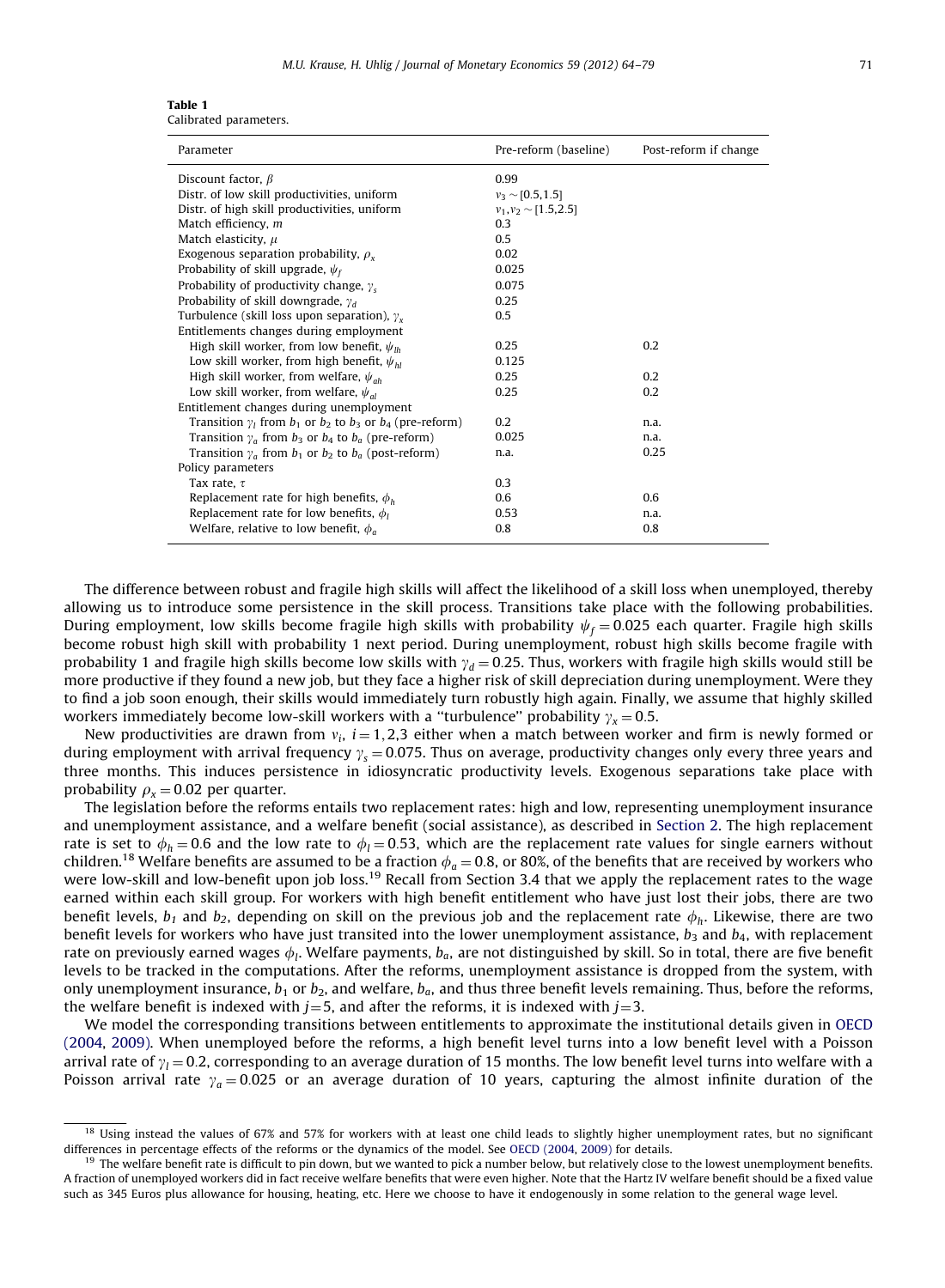<span id="page-8-0"></span>unemployment assistance in the old system. Since for the new system, there is no low benefit level, the high benefit level transits to the welfare benefits at a Poisson arrival rate of  $\gamma_a = 0.25$ , i.e., after an average duration of one year.

Benefit entitlements change during employment in accordance with the skill level of the worker. The probabilities are motivated by the time it takes by law to be eligible for a higher benefit<sup>20</sup>: under the pre-reform system, a worker became eligible for high benefits after having worked for 12 months out of the last three years in the old system, and achieved full benefits after having worked two years out of seven. As a simplified summary, we thus set the Poisson probabilities of an upgrade to high benefit eligibility for a high-skilled employed worker to  $\psi_{lh} = \psi_{ah} = 0.25$  and the upgrade from welfare to low benefit eligibility for a low-skilled employed worker to  $\psi_{al} = 0.25$ , so that an employed worker becomes eligible for a higher benefit level after one year. A downgrade to a lower benefit for a low-skilled worker occurs with Poisson arrival rate  $\psi_{bl}$  = 0.125. This may occur when a formerly unemployed worker has high benefit entitlement even though her skills had depreciated. After the reforms, the eligibility criteria have been tightened, which we represent by reducing the probability of an entitlement upgrade to  $\psi_{lh} = \psi_{ah} = \psi_{al} = 0.2$ .

The average tax rate is set to  $\tau = 30$ %. Workers and firms are taxed equally. Since bargaining is efficient, it is irrelevant who pays the tax, so we assume that they bargain over the after tax revenue  $(1-\tau)y$ . In equilibrium, this implies that expenses for the unemployment insurance system are about 4% of the total government budget, which is roughly in line with the relevant data from the OECD.

The matching function has the functional form  $m(v,u) = mv^{1-\mu}u^{\mu}$ . The scale parameter is set to  $m=0.3$  following Liungqvist and Sargent (2007). The match elasticity is  $u = 0.5$ . Strictly speaking, these are rates at which firms and workers contact each other, but not match formation rates. The actual rates of match formation depend also on how many contacts are actually profitable after the productivity draw for z. For low-skilled, high-benefit unemployed workers, the likelihood of entering production is much lower for a given draw of z. For the solved model, the finding rates imply a particular present value of a posted vacancy.

#### 4.2. Solution and simulation methods

We solve the model numerically via value function iteration. We use a fine grid instead of a uniform distribution for z. For given labor market tightness and unemployment benefits, the value function iteration finds the optimal values and thus the optimal cutoffs (or decision rules) for z below which matches are either not formed in the first place or destroyed after either unfavorable productivity draws or changes in the economic environment. Along the way, the distribution of workers across skill–benefit types and the employment status is calculated. Based on the distribution of worker across employed types, the average of low-skill and high-skill wages is calculated, based on which the unemployment benefits are determined. Based on the distribution of workers across unemployed types, the expected value of a posted vacancy is calculated and can be compared with the cost of creating a job. In an outer loop, labor market tightness is adjusted until the job creation condition is met. As the distribution of workers and the wages change along the iteration, unemployment benefits need to be recalculated accordingly before entering a new iteration round.

For the calculation of the transition paths between steady states or along a particular simulated realization of shocks, we make again use of the system of value functions used above, in an iterative two-stage procedure. We initialize the procedure per fixing the time horizon T after which the adjustment processes are expected to be concluded, up to desirable numerical precision. We then guess a complete transition path for the endogenous aggregate variables,  $\theta_t$  and thus the resulting  $\lambda_t^f$  and  $\lambda_t^w$  for each period between the initial and final steady state, and an initial time path for the distribution of workers across types. The first stage is to solve for the optimal values and decision rules backwards, that is, for each period  $t = T-1$  to  $t = 1$ , always using the then known future values and decisions. The second stage uses the recorded decisions to calculate, from period  $t=1$  forward, the evolution of the distribution of worker types as it results from agents decisions. We calculate the average wage and thus the resulting unemployment benefits as they prevail at each point in time. We calculate the value of vacant jobs at each point, and update labor market tightness  $\theta_t$  to ensure the free entry condition is met. Then we return to stage one until convergence. $21$ 

#### 5. Labor market reforms

In this section we first characterize the labor market before the 2005 Hartz IV reforms, in terms of the skill and benefit composition of the labor force, output, and the duration of unemployment. We conduct the reforms in the model economy, merging the unemployment assistance and welfare benefit system, and changing the duration of benefit entitlements, and compare the new steady state with the previous regime. After showing that the transition dynamics of the model are concluded relatively fast, we turn to the analysis of shocks. One important question is how the reforms may or may not have change the response of the labor market to aggregate shocks, such as intertemporal preference, revenue or technology shocks. The following subsection then turns to the analysis of policy during the crisis.

<sup>&</sup>lt;sup>20</sup> Again, see [Ebbinghaus and Eichhorst \(2009\)](#page-15-0), [OECD \(2004\),](#page-15-0) and [OECD \(2009\).](#page-15-0)

 $21$  See [Rios-Rull \(1999\)](#page-15-0) for solving and simulating heterogeneous agent models and [Conesa and Krueger \(1999\)](#page-15-0) for an application. [Nakajima \(2011\)](#page-15-0) gives a particularly clear description of the solution method in a related model.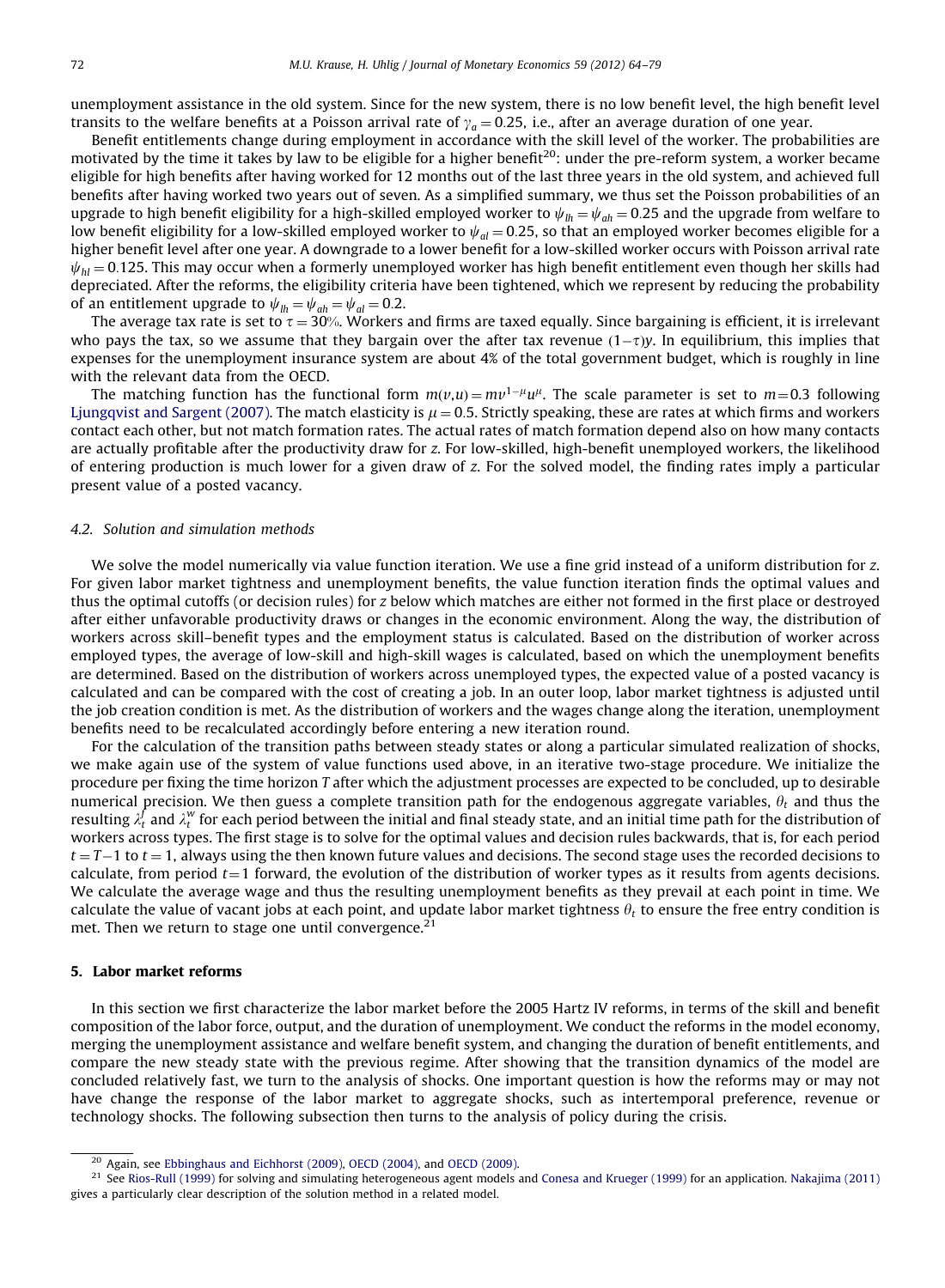#### <span id="page-9-0"></span>Table 2

|  |  |  |  | Effects of labor market reforms. |
|--|--|--|--|----------------------------------|
|--|--|--|--|----------------------------------|

| Variable                                              | Pre-reform (baseline) | Post-reform |
|-------------------------------------------------------|-----------------------|-------------|
| Unemployment                                          | 10.8%                 | 8.0%        |
| Average wages, skilled workers                        | 0.74                  | 0.74        |
| Average wages, unskilled workers                      | 0.32                  | 0.28        |
| Unemployment benefits                                 |                       |             |
| $b_1$ : high benefit, previously skilled              | 0.44                  | 0.45        |
| $b_2$ : high benefit, previously unskilled            | 0.19                  | 0.17        |
| $b_3$ : low benefit, previously skilled               | 0.39                  | n.a.        |
| $b_4$ : low benefit, previously unskilled             | 0.17                  | n.a.        |
| Welfare benefit, $b_a$                                | 0.14                  | 0.13        |
| Output                                                | 1.63                  | 1.68        |
| Tax revenue                                           | 0.49                  | 0.50        |
| Expenditure for welfare system                        | 0.04                  | 0.02        |
| Budget surplus                                        | 0.45                  | 0.48        |
| Labor market flows                                    |                       |             |
| Labor market tightness, $\theta$                      | 0.76                  | 1.16        |
| Contact rate, workers, $\lambda_w$                    | 0.26                  | 0.32        |
| Contact rate, firms, $\lambda_f$                      | 0.35                  | 0.28        |
| Average outflow rate from unemployment                | 0.16                  | 0.21        |
| Job separation rates $(\rho_x + \rho_i, j = h, l, a)$ |                       |             |
| Skilled                                               | 2%                    | 2%          |
| Unskilled, high potential benefits, $\rho_h$          | 5.0%                  | 4.3%        |
| Unskilled, low potential benefits, $\rho_1$           | 4.7%                  | 3.5%        |
| Unskilled, potentially welfare, $\rho_a$              | 2.0%                  | 3.2%        |

Note: steady-state values of endogenous variables before and after German labor market reform simulation.

#### 5.1. Steady state before the reforms

An overview of the results is in Table 2. The benchmark calibration implies an equilibrium unemployment rate of 10:8%, which is roughly the actual value in Germany in 2005. In that steady state, average wages earned by experienced high-skilled workers are  $\overline{w}_h = 0.74$ , and for workers with low skills  $\overline{w}_l = 0.32$ . Skilled workers earn on average higher than their share of the after tax product  $\pi(1-\tau)\overline{z}_h = 0.7$ , mainly due to their benefit entitlement which strengthens their outside option. Unskilled workers earn less than  $\pi(1-\tau)\overline{z}_l = 0.35$ , since their employment relationship also entails the option value of a skill upgrade and commensurate increased benefit entitlement in the future. The implied benefit levels are in Table 2. With the tax rate at  $\tau = 0.3$ , total tax revenue is 0.49, while total expenses for unemployment benefits and welfare are about 0.04. This leaves a surplus of  $\gamma = 0.45$  for lump-sum rebates to households or remaining government spending.

The job flows in steady state are as follows. While all jobs are destroyed at the exogenous separation threshold  $\rho_r = 0.02$ , the endogenous separation rates show some heterogeneity. First of all, jobs with high skilled workers never break up endogenously, so their job destruction rate is 2% per quarter. In contrast, jobs with unskilled workers entitled to benefits break up at about 5% per quarter.

Labor market tightness before the reforms is  $\theta = 0.76$ , which imply job finding probabilities of  $\lambda_w = 0.26$  for workers and  $\lambda_f = 0.35$  for firms, close to the values assumed by [Ljungqvist and Sargent \(2007\)](#page-15-0). These are contact rates and not job filling probabilities for low skilled workers, which are determined in combination with job acceptance probabilities, as implied by the thresholds. For example, a low skilled worker with high benefit entitlement will reject 40% of the job offered after a contact. High-skilled workers accept all jobs they contact. The resulting average outflow rate for unemployed workers is then 0.155, which implies an average unemployment duration of 6.07 quarters, which is about a year and a half.<sup>22</sup>

Workers flow between employment and unemployment, and between the different skill and entitlement types, according to both the exogenously given and the endogenously determined probabilities. The different probabilities determine the stocks of workers that reside in the various categories. [Table 3](#page-10-0) gives the equilibrium break-up of the skill– benefit composition of the workforce, where the upper half concerns the situation before the reforms. Since high skills become fragile upon job loss, no unemployed worker has robust high skills. The majority of the unemployed is made up of low-skilled workers, of which 37.9% receive unemployment insurance, 43.9% receive unemployment assistance, and only 3.5% welfare payments: prior to the reforms, transition into welfare was simply rather unlikely. [Table 4](#page-10-0) shows the composition of the employed workers: 93.3% are entitled to the high benefits, and three quarters are high-skilled.

$$
\lambda_{w} \sum_{i} \sum_{j} [1 - (\underline{z}_{ij} - 0.5)] u(i,j) / u.
$$

 $^{22}$  The outflow, or job finding, rate is determined from as the average job finding rate across unemployed workers of skill j and benefit j, as in [Table 3,](#page-10-0) that is,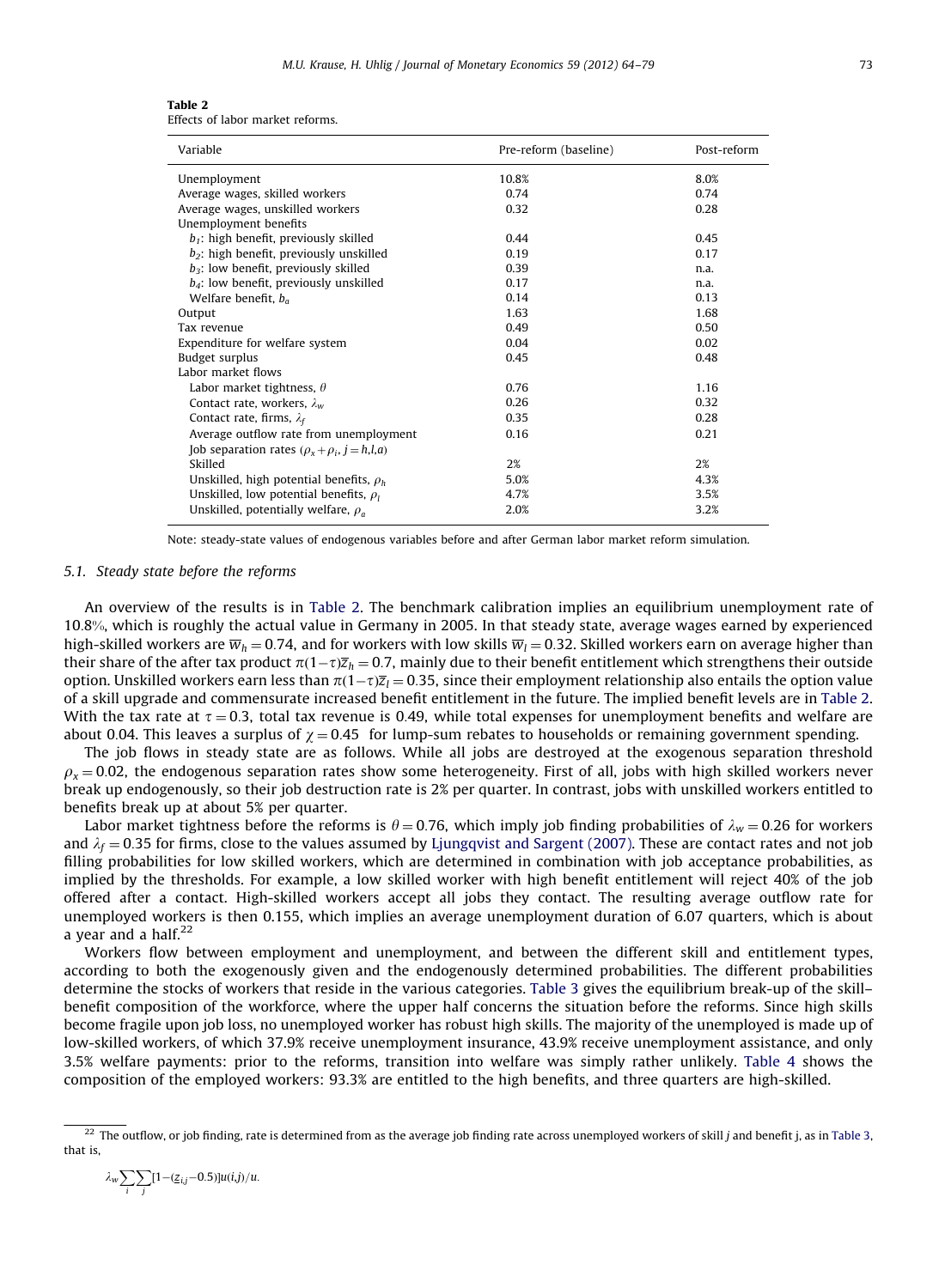#### <span id="page-10-0"></span>Table 3

Distribution of workers across types, before and after Hartz IV reforms.

| Entitlements                                                                       | Unemployment                 |                         |                  |                        |                             | Sum                          |
|------------------------------------------------------------------------------------|------------------------------|-------------------------|------------------|------------------------|-----------------------------|------------------------------|
|                                                                                    | b <sub>1</sub>               | b <sub>2</sub>          | $b_3$            | $b_4$                  | $b_a$                       |                              |
| Before reforms<br>Skills<br>High-skill, robust<br>High-skill, fragile<br>Low-skill | $\mathbf{0}$<br>10.8<br>26.4 | $\bf{0}$<br>0.6<br>11.5 | 0<br>2.8<br>36.1 | $\bf{0}$<br>0.2<br>7.8 | $\bf{0}$<br>0.1<br>3.5      | $\mathbf{0}$<br>14.6<br>85.4 |
| Sum                                                                                | 37.2                         | 12.2                    | 38.9             | 8.0                    | 3.6                         | 100                          |
| After reforms<br>Skills<br>High-skill, robust<br>High-skill, fragile<br>Low-skill  | $\mathbf{0}$<br>13.6<br>25.9 | $\bf{0}$<br>0.9<br>17.5 |                  |                        | $\mathbf{0}$<br>4.0<br>38.0 | $\mathbf{0}$<br>18.5<br>81.5 |
| Sum                                                                                | 39.5                         | 18.4                    |                  |                        | 42.0                        | 100                          |

Note: fractions of unemployed workers in the different benefit and current skill categories, as given by the ergodic steady-state distributions. Benefit levels  $b_i$  depend on skill type during last employment.

#### Table 4

Distribution of workers across types, before and after Hartz IV reforms.

| Entitlements             | Employment |                |       |              |              | Sum  |
|--------------------------|------------|----------------|-------|--------------|--------------|------|
|                          | $b_1$      | b <sub>2</sub> | $b_3$ | $b_4$        | $b_a$        |      |
| Before reforms<br>Skills |            |                |       |              |              |      |
| High-skill, robust       | 71.1       | 2.4            | 0.8   | 0.1          | 0.1          | 74.5 |
| High-skill, fragile      | 0.3        | 0.9            | 0.3   | $\mathbf{0}$ | $\mathbf{0}$ | 1.5  |
| Low-skill                | 2.1        | 16.5           | 4.1   | 0.9          | 0.5          | 24.0 |
| Sum                      | 73.5       | 19.8           | 5.2   | 1.0          | 0.6          | 100  |
| After reforms<br>Skills  |            |                |       |              |              |      |
| High-skill, robust       | 71.6       | 2.7            |       |              | 0.8          | 75.1 |
| High-skill, fragile      | 0.3        | 1.0            |       |              | 0.3          | 1.5  |
| Low-skill                | 1.4        | 18.1           |       |              | 3.9          | 23.3 |
| Sum                      | 73.2       | 21.7           |       |              | 5.0          | 100  |

Note: fractions of employed workers in the different benefit and current skill categories, as given by the ergodic steady-state distributions. Benefit levels  $b_j$  depend on skill type during last employment.

#### 5.2. After the reforms

[Tables 2–4](#page-9-0) also show the corresponding results post reform. [Table 2](#page-9-0) shows that unemployment drops from 10.8% to 8%. Note that this increase is effectively entirely due to the reduced duration of earnings-dependent benefits, since the level of the initial unemployment insurance benefit remained unchanged. Output increases by 3% to 1.68 from 1.63, due to higher employment and the higher average skill of the workforce. The expenditures for the welfare system drop by (nearly) 50%, reflecting the lower number of unemployed workers as well as the on average lower benefit expenditure per worker. While job separation rates do not change by much, the outflow from unemployment increases substantially from 0.16 to 0.21, due to the increase in labor market tightness. This in turn explains why wages change so little for high-skilled workers. Higher job acceptance probabilities by unemployed workers increase the job-filling probabilities of firms, which in turn induces them to post vacancies. Through bargaining, the improved outside option of workers raises their wages, offsetting the drop in expected benefit income during unemployment.

The lower half of Table 3 shows the new composition of the pool of unemployed workers. While the skill distribution shifts modestly towards the high-skill types, there is a dramatic shift of workers towards welfare. This effect is due to the higher transition rate from unemployment insurance to welfare, since the intervening lower benefit has been removed. It does not mean, however, that there is more long-term unemployment, since the outflow rate from unemployment has increased. Correspondingly, and as the lower half of Table 4 shows, the fraction of employed workers eligible for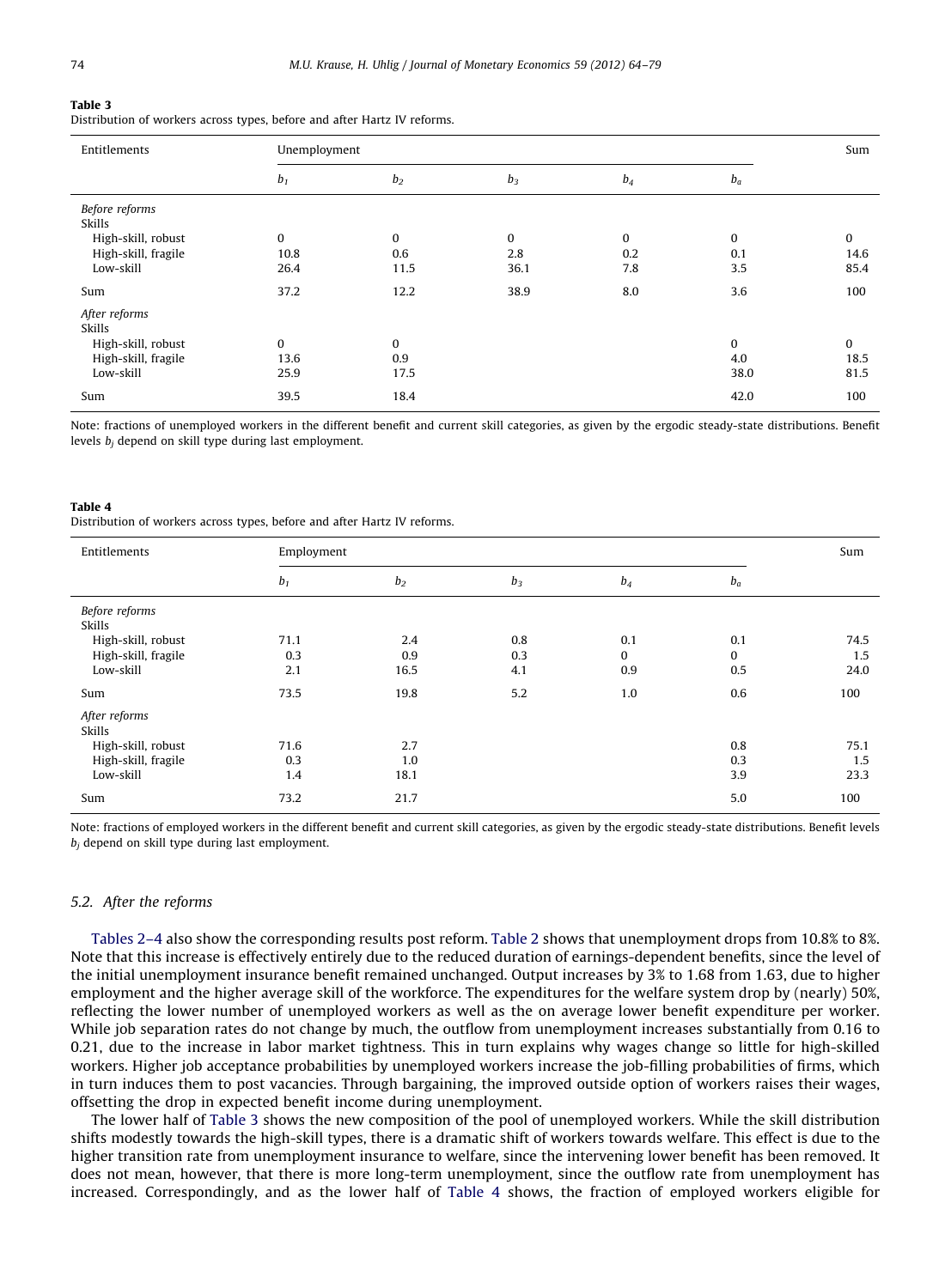

Fig. 3. Adjustment of German unemployment after the Hartz IV reforms. Note: the figure shows the adjustment dynamics from the pre-reform steady state to the post-reform steady state. Total unemployment: solid (black) line, of which low-skilled unemployment: dash-dotted (red) line, and high-skill unemployment, dashed (green) line. (For interpretation of the references to color in this figure legend, the reader is referred to the web version of this article.)

unemployment benefits drops from over 99 to about 95%. This follows from the larger fraction of worker on welfare in the pool of job searchers.

The reforms to the unemployment offices may have improved match efficiency, but the extent to which is difficult to predict theoretically. An early study that aimed at empirically assessing the success of the reforms in this respect is [Fahr](#page-15-0) [and Sunde \(2009\),](#page-15-0) who estimate an aggregate matching function using data on worker flows. They find that the reform stages Hartz II and III may have improved match efficiency by between 5% and 10%. Using the latter value to increase the match efficiency parameter in our model lowers the unemployment rate by an additional 0.65% points. Thus the overall effect of the reforms on the unemployment rate would be about 3.45% points.

#### 5.3. Transitional dynamics

The transitional dynamics of the economy after the change of the welfare system offers some further insights. To initialize the state from which the transition begins, we merge the masses of workers in the different unemployment benefits before the reforms into the unemployment benefit after the reform, by skill. Fig. 3 shows the adjustment of the unemployment rate, in the aggregate and of its components. First of all, the transition takes place relatively fast. The main impact of the reform to the benefit structure has taken place after about three years, even though the unemployment rate continues to fall further in subsequent periods. Interestingly, the strongest reduction is in the number of unskilled workers, which are those that had lost their skills already, and are thus most likely to be long-term unemployed. Further investigation reveals that the fraction of the low-skilled unemployed with high benefit levels drops particularly strongly.

The model reveals a much larger degree of inertia than the standard search and matching model. In simple versions of that model, one can proxy for cyclical changes by conducting steady-state comparisons, due to the fact that labor market tightness and unemployment instantaneously adjust.<sup>23</sup> In models with heterogeneity this need no longer be true.<sup>24</sup> For example, in our model, the accumulation of skills detaches workers somewhat from movements in labor market tightness, breaking the tight link between their wages and labor market conditions. This explains the protracted adjustment which stretches over a number of years, rather than concluding within a quarter.

#### 5.4. Shock responses

It is easy and instructive to calculate the response of the economy to various shocks. We have examined two shocks in particular. The first is a shock to the aggregate productivity level a. It turns out that the response is largely a drop in output, without much interesting labor market dynamics: we thus refrain from reporting the detailed results.<sup>25</sup> While that shock

 $23$  See Pissarides (2010) and [Shimer \(2005\).](#page-15-0)

 $24$  The same may apply in the presence of on-the-job search. See [Krause and Lubik \(2010\)](#page-15-0) for an illustration.

<sup>&</sup>lt;sup>25</sup> This is the familiar property search and matching models, where wage flexibility mitigates the response of vacancy creation to shocks. See [Hall](#page-15-0) [\(2005\)](#page-15-0), [Shimer \(2005\)](#page-15-0), and [Costain and Reiter \(2008\)](#page-15-0).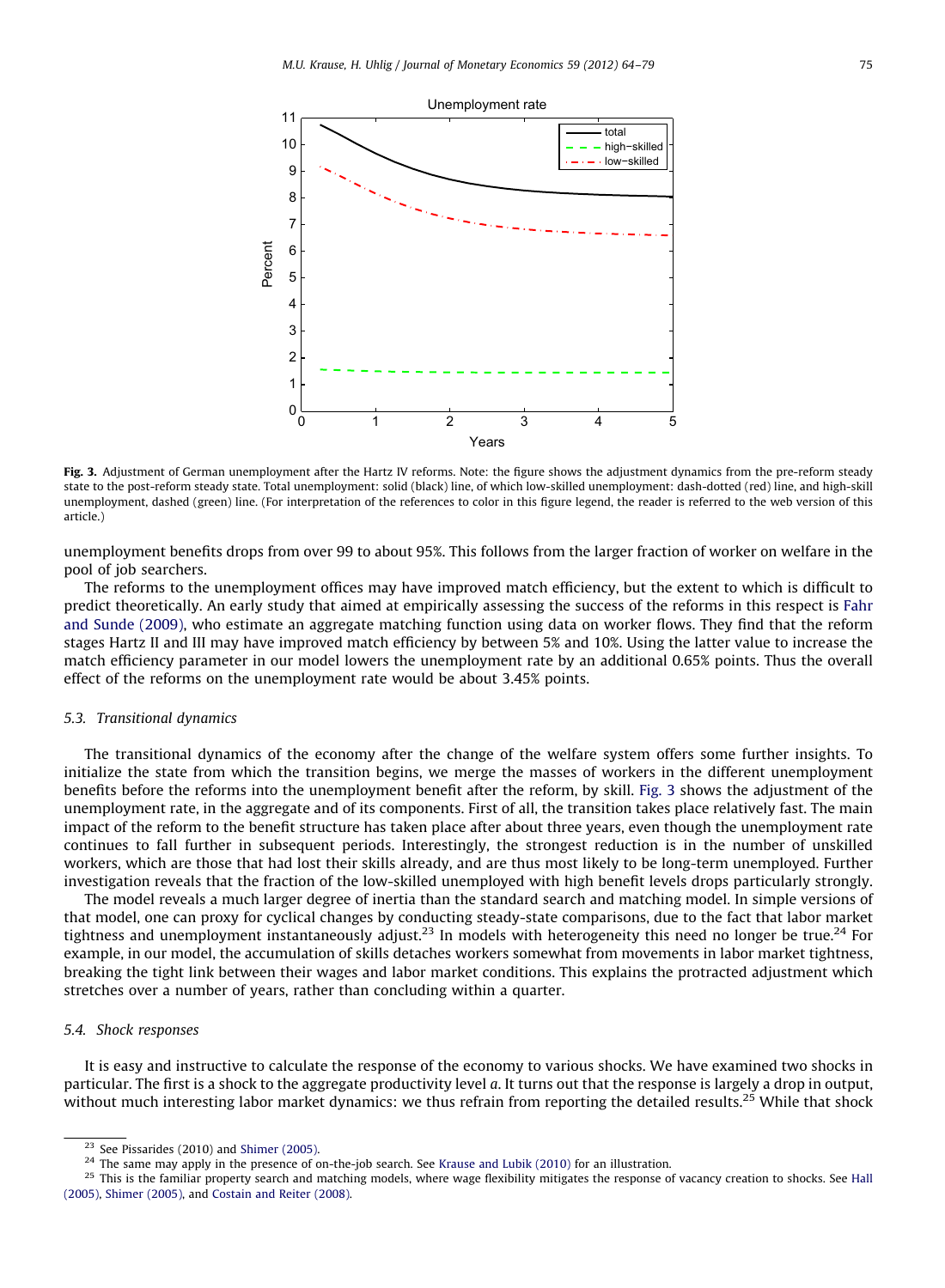

Fig. 4. Impulse response to a discount factor shock. Note: the figure shows the adjustment dynamics after a discount factor shock to the post-reform steady state. Total unemployment: solid (black) line, of which low-skilled unemployment: dash-dotted (red) line, and high-skill unemployment, dashed (green) line. (For interpretation of the references to color in this figure legend, the reader is referred to the web version of this article.)

may explain the experience of Germany during the financial crisis, it begs the question why other countries did not go through a similar experience. It is therefore more interesting and informative to examine the response to a discount factor shock. Such a shock can proxy a number of things. Literally it is a change in the time preference of households and thus governs the saving motive. In our model the savings motive is mediated through the interest rate into the incentives to invest in new jobs and thus 'accumulate' labor. But the shock can also stand for changes in credit conditions, e.g., increases in risk premia. Finally, it may also reflect unmodelled changes in the expected long-run growth rate of the economy, which affect the incentives to save and invest.

A transitory discount factor shock from  $\beta$  = 0.99 to  $\beta$  = 0.985 with persistence  $\rho_\beta$  = 0.9 induces a strong and persistent increase of the unemployment rate, to a maximum of 9.92 percent (Fig. 4). The intuition is that as firms discount the future more heavily, future returns relative to the job creation cost drop, leading to a drop in vacancies posted and thus flows of workers out of unemployment. Note the hump-shape in the adjustment, which is not the property of the shock process, indicating the propagation mechanism inherent in this heterogeneous agent model. It is also interesting that the unemployment rate does not exhibit a large jump on impact. The corresponding drop in output is almost 2.2%. If this shock indeed played a large role during the crisis, something else must have happened alongside, in order to explain why there was so little movement in unemployment. We therefore consider next what happens when both the transition to the new labor market steady state as well as policy responses are added.

Before doing so, we also conducted a counterfactual experiment, shocking the pre-reform economy with the discount factor shock alone. Starting from the old steady state unemployment rate of 10.8%, and the old system with long-lasting, earnings dependent benefits in place, a shock to the discount factor raises the unemployment rate to a peak of over 13% after about two years. This is an almost 20% increase in the unemployment rate, even lower than the increase that would take place after the reforms, which is about 24%. Thus in absolute terms the reforms have improved the ability of the German labor market to withstand cyclical shocks, as the percentage point change is larger before the reforms, but not in relative terms.

#### 5.5. Transitions during the crisis

Our first scenario analysis is one where the economy is hit by a shock while the transition after the reforms is still ongoing. Even though our model predicts that most of the transition would have concluded before the recession began, it is still useful to understand whether the reform transition could have potentially played a role for the German labor market performance during the crisis. To give that story most potential, and to make the effects most transparent, we subject the economy simultaneously to the reforms and to the discount factor shock.<sup>26</sup> Thus both transitions take place at the same time, and show how the argument of [Gartner and Merkl \(2011\)](#page-15-0) works out in the model.

<sup>&</sup>lt;sup>26</sup> Bearing in mind that the productivity shock has not much bite.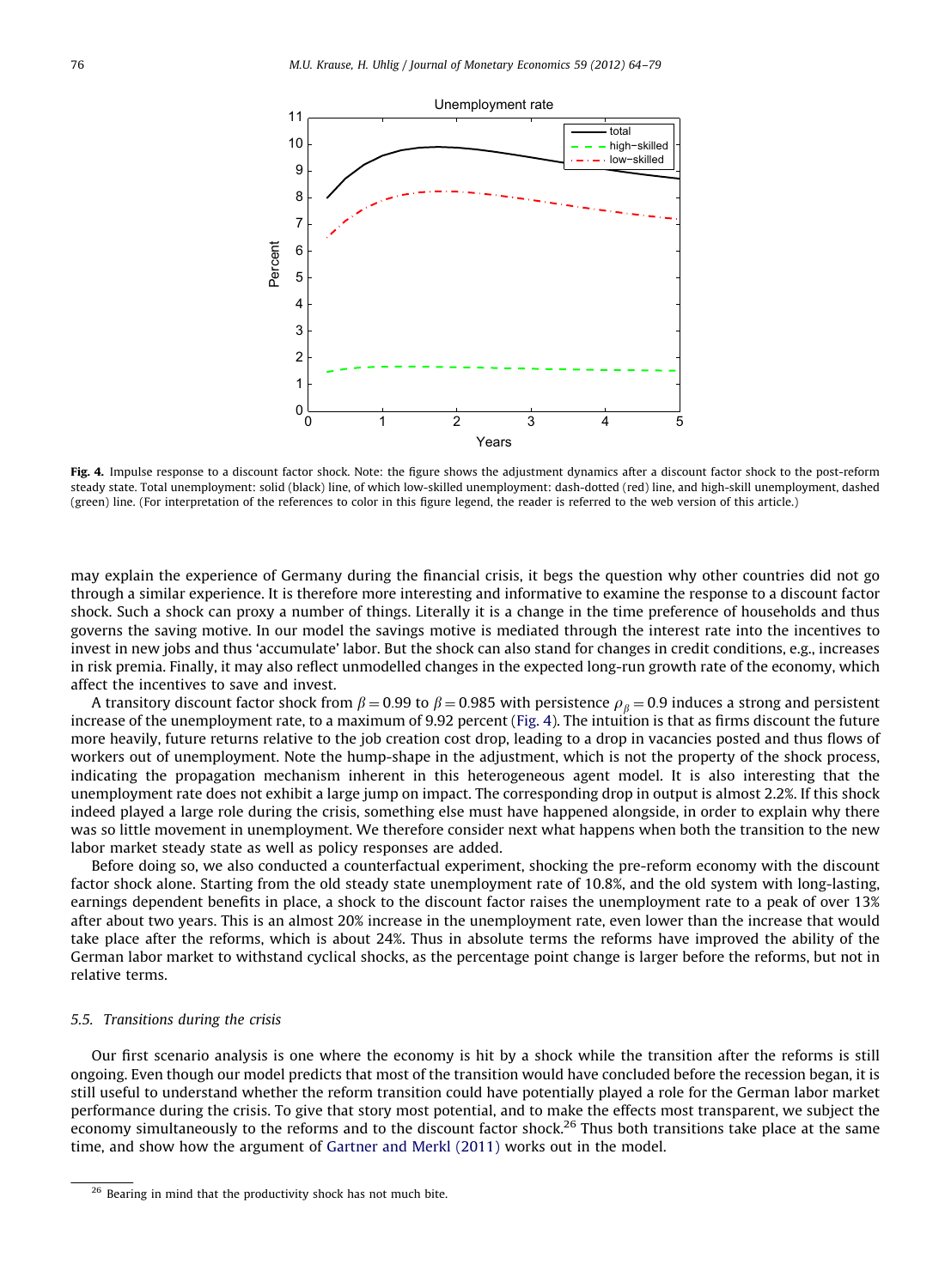<span id="page-13-0"></span>

Fig. 5. Impulse response during transition and after discount factor shock. Note: the figure shows the adjustment dynamics from pre-reform steady state with a simultaneous discount factor shock. Total unemployment: solid (black) line, of which low-skilled unemployment: dash-dotted (red) line, and high-skill unemployment, dashed (green) line. (For interpretation of the references to color in this figure legend, the reader is referred to the web version of this article.)

The impulse response to the discount factor shock immediately after the introduction of the reforms shows basically the same dynamics as the discount factor shock alone (Fig. 5). However, the increase in the unemployment rate is smaller, reaching at the peak 11.6%, an increase of only 0.8% points over the pre-reform steady state. And the peak is already reached after a year. After five years the unemployment rate is still one percentage point above the post-reform steady state. The reason for the protracted adjustment is the large mass of low-skilled workers which are still enjoying high benefits when the shock hits. Of course, a lower persistence of the shock, or the shock hitting when a part of the transition has already concluded, would reduce the peak unemployment rate. None of our simulations exhibit negligible responses of unemployment when the shock hits during the transition. Nevertheless, there may in fact have been a contribution of the reform to reducing the severity of the crisis in Germany. Since a large part of the transitions may already have concluded before the crisis hit, we argue that it cannot be the sole explanation. Subsidies to short-term work must have played an additional and important role.

#### 5.6. The role of labor subsidies

We address the role of labor market subsidies indirectly. The data shows an adjustment that involved only a weak reaction of employment, and a large reaction of productivity and hours per worker. Absent policy, this could be explained solely by the revenue shock. On the other hand, if policy has been actively supporting the labor market, we have to assume what the adjustment would have been without policy. The remaining G7 countries, except the U.S., have experienced increases of unemployment between 2% and 2.5%, so the change in the discount factor that generates 2% may be of the order of magnitude of the shock that has hit Germany. We aim to find the labor subsidy that leaves the unemployment rate roughly constant.

After some experimentation, we find that a tax reduction of 75% for jobs that would otherwise be destroyed, can reduce the impact of the discount factor shock to 0.80%. That is, the unemployment rate rises to only 8.8%, rather than the almost 10% in the absence of this labor subsidy. The government's net revenue drop to 0:499, and the surplus to 0:47, leaving expenditure for the welfare state at 0.01. Thus, compared to the steady state, revenue drops because of the reduction in tax rates for jobs at risk of destruction, but also welfare expenditures drop. Overall, it seems that a relatively moderate expense on subsidizing labor has a rather strong effect on the unemployment rate. Compared to the revenue of 0:505, about 1.1% of revenue is used to subsidize labor.

#### 6. Conclusions

Our main findings can be summarized as follows. In a model that features skill heterogeneity and a stylized description of the German unemployment insurance system before and after the Hartz reforms, the removal of essentially indefinitely paid earnings-dependent unemployment benefits reduces the unemployment rate by 2.8% points. In the new system, the unemployed workers stop receiving earnings-dependent benefits after a little more than a year, so most long-term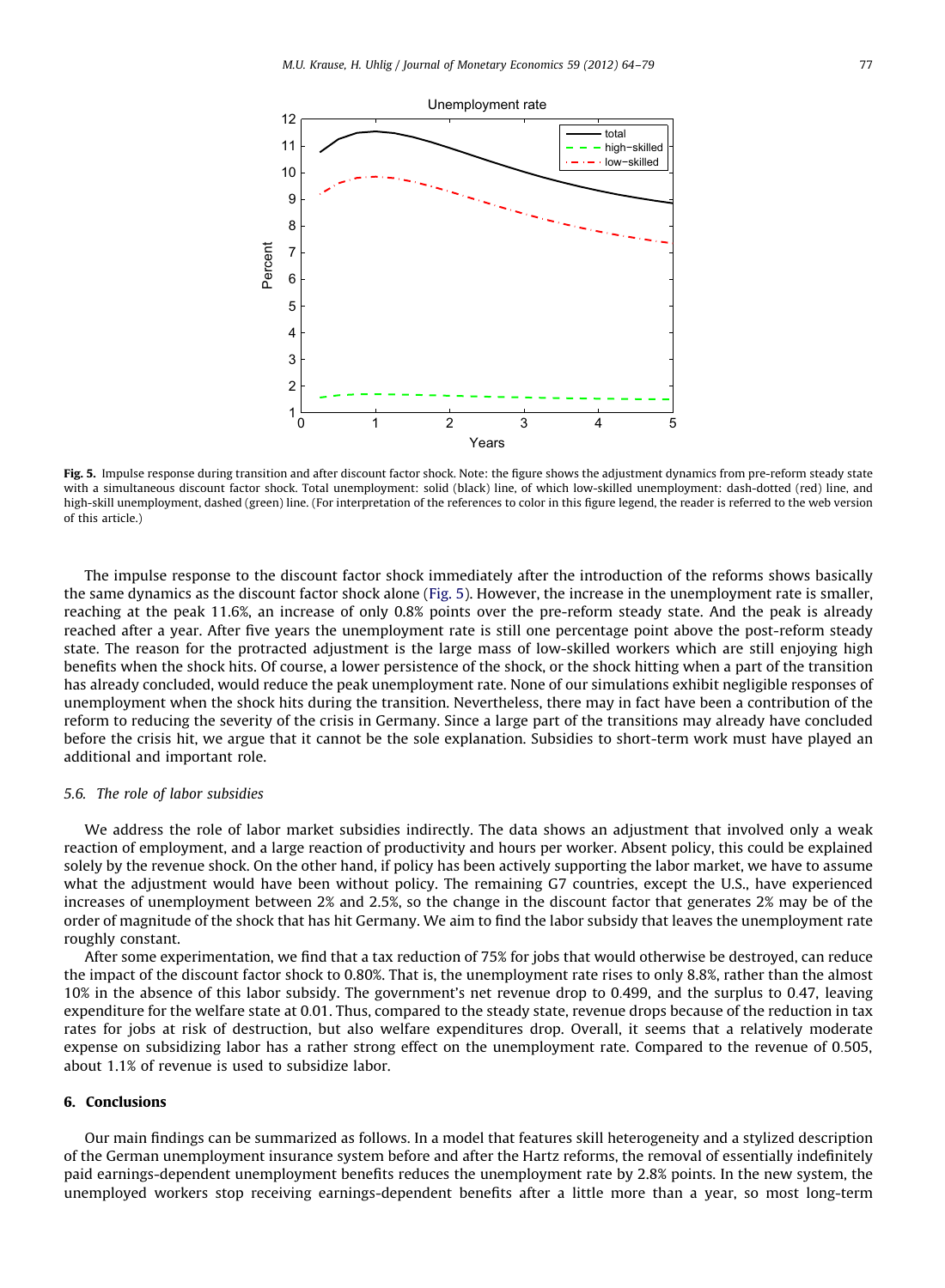unemployment is found among welfare recipients. Overall employment and output are larger, and the average duration of unemployment drops.<sup>27</sup>

To examine the impact of the 2008 financial crisis, we calculated the impact of a shock to the discount factor. By itself, it leads to large adjustments of the unemployment rate, and thus seems a candidate for explaining a significant fraction of movements in employment. Since the adjustments after the reform were likely to have concluded before the crisis hit, we believe that they are not the main factor that kept the unemployment rate as stable as was observed in Germany. Instead, subsidies to jobs deliver a possibility to reduce the impact of aggregate shocks on labor, at moderate costs.

A number of questions surely remain open. We have not documented the impact on the welfare of workers due to various policies, nor have we attempted to solve for optimal labor market policies (and they may be a bit too simplistic in this model, in any case). More detail on modelling the implementation of short-term labor subsidies would be intriguing, adding elements from, say, Nakajima's (2011) analysis. Our workers only differ in productivity: however, they may have been affected differently in the 2008 financial crisis due to non-substitutability of their labor. An extension to more widely dispersed productivities, or even with large firms, would certainly deliver additional and important insights.<sup>28</sup> Deeper thought should also be given to the response of the economy to shocks. The transitions after the reforms and after shocks are likely to be influenced by real wage rigidities, by lumpy hiring, training, and firing costs, and sticky prices, thus giving a role to labor hoarding. We leave all this for future research.

#### Acknowledgments

We thank our discussant, Rüdiger Bachmann, and the editors Tom Cooley and Yongsung Chang, whose comments have led to substantial improvements of the paper, and further Agostino Consolo, Heinz Herrmann, and participants at the conference for discussion and comments. Anja Goede and Nawid Siassi provided outstanding research assistance.

#### Appendix A

#### A.1. Further details

After the reforms, the benefits for workers previously with high skills on their last job are given by

$$
b_1 = \phi_h \sum_{i=1,2} \sum_j \frac{e(i,j)}{\sum_j e(i,j)} \int_{\underline{z}_{i,j}}^{\overline{z}_{i,j}} w(i,j,y) \frac{\nu_i(dz)}{1 - \nu_i(\underline{z}_{i,j})}
$$

and for workers with low skills on their last job

$$
b_2 = \phi_h \sum_j \frac{e(3,j)}{\sum_j e(3,j)} \int_{\underline{z}_{3,j}}^{\overline{z}_{3,j}} w(3,j,y) \frac{\nu_3 (dz)}{1 - \nu_3(\underline{z}_{3,j})},
$$

where  $\phi_h$  is the replacement ratio, and  $y = az$ . For the first benefit level, one needs to take account of the different masses of workers who are in the two high-skill classes  $i=1,2$  and the various possible benefit entitlements (or flow outside options)  $j = 1, 2, 3$  which affect wages. For the second benefit level, only the class  $i = 3$  for low skilled workers is relevant. Calculating the unemployment benefits thus requires knowledge of the distribution of workers across skills and benefit entitlements (while on the job), and of the conditional distribution of wages across idiosyncratic productivities z.

To reflect the legal arrangement before the Hartz IV labor market reforms in Germany, we introduce the second level of benefit, unemployment assistance. It is slightly lower and paid after the first level has expired, but for a very long period. For previously high-skilled workers, these levels are  $b_3=\phi_l(b_1/\phi_h)$  and  $b_4=\phi_l(b_2/\phi_h)$ , where  $\phi_l<\phi_h$ . Finally, the welfare benefit earned after income-dependent benefits have expired is  $b_5$ . This is assumed to be a fraction of the lowest unemployment benefit level, i.e.,

$$
b_a = b_5 = \phi_a b_4,
$$

where  $0<\phi_a<1$  of low skill benefits, i.e., this formulation makes sure that across simulations welfare entitlements are never larger than unemployment benefits.

Using the wage equation and the definition of the surplus, the wage can be brought into a more familiar form

$$
w(i,j,z) = \pi[(1-\tau)y - (1-\beta)V_f] + (1-\pi)(1-\beta)V(i,j) - (1-\pi)\beta \left(\sum_{i',j',n'} Q(i',j',n';i,j)V(i',j') - V(i,j)\right).
$$

The wage is a weighted average of the flow product of the firm and the discounted outside option of the firm, on the one hand, and the outside option of the worker, on the other. The last term is the option value of employment, which has a

 $27$  See [Krebs and Scheffel \(2011\)](#page-15-0) for related findings concerning how the different worker types fare.

<sup>&</sup>lt;sup>28</sup> One could imagine that a model like [Bachmann \(2009\)](#page-15-0) would be the right starting point.